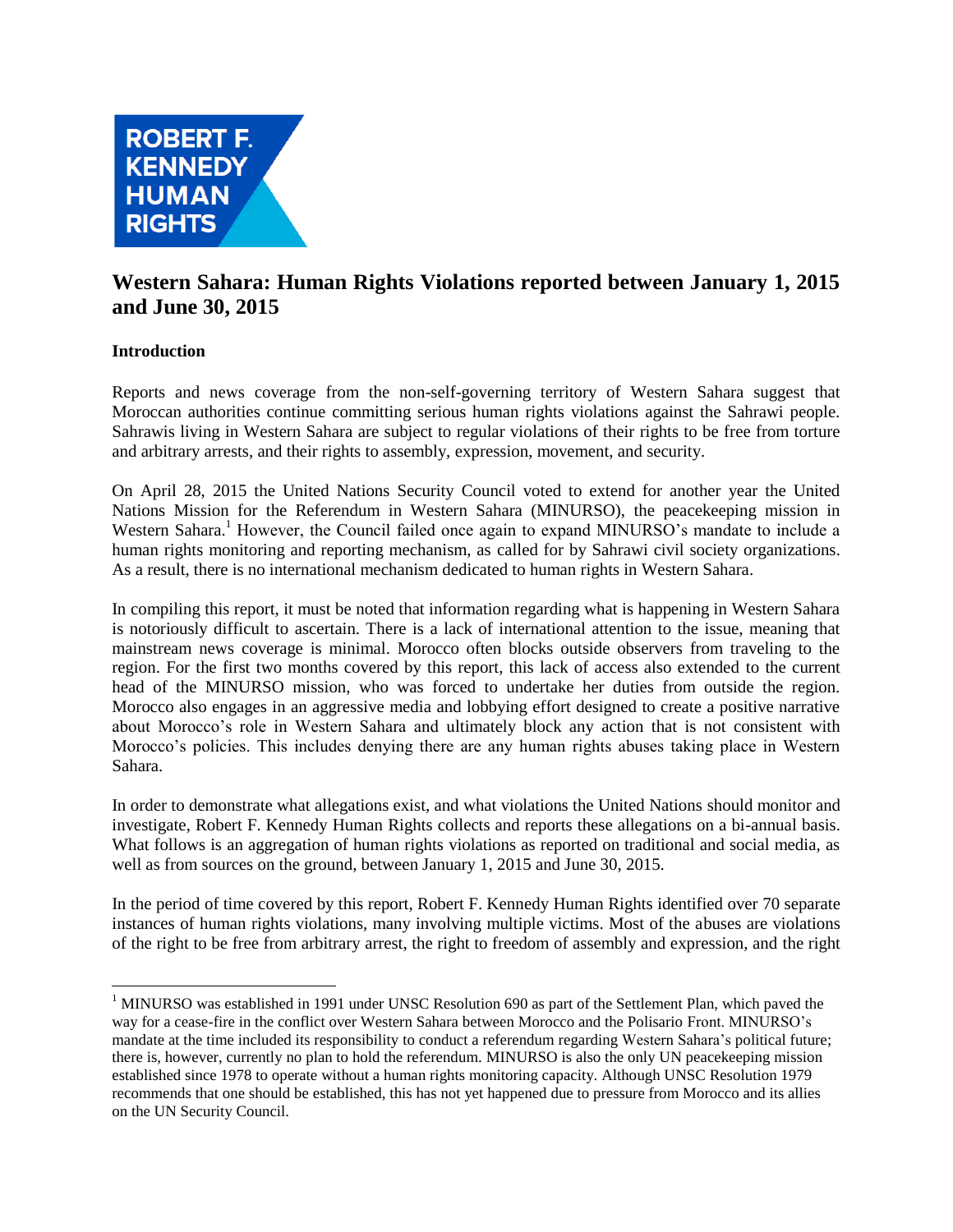to freedom of movement. There are instances, however, of physical mistreatment and torture, landmine injuries and death, and death while in detention.

Among the cases covered in this report are:

- Mohamed Lamine Haidala, a young Sahrawi who died in February at the hands of several Moroccans in the city of El Aaiun. After he was beaten and stabbed, he was detained by police and denied proper medical treatment, eventually succumbing to his injuries more than a week after he was attacked. He was not given any medical diagnosis and when he died, his family was not given access to the body. Subsequently, his family members were harassed for participating in a demonstration seeking answers. His mother commenced a hunger strike that continued for more than one month, demanding an investigation, which the authorities so far have failed to conduct.
- Abdelbagi Aliyen Antahah, a Sahrawi prisoner, died while in solitary confinement as a result of torture and lack of medical attention by the prison administration. He was put in solitary confinement because he protested the terrible prison conditions. Similarly, Sahrawi political prisoner Abdelhay Cheihb died in prison in Tiznit as a result of the failure of the prison authorities to provide him with adequate medical attention.
- Three female Spanish activists who were members of the Spanish movement of solidarity with the Sahrawi people (CEAS-Sahara), namely María Ovejero Alonso, Raquel Salillas Redrado, and Lucía Callén Herrero, were expelled by the Moroccan authorities from El Aaiun. The purpose of their visit was to assess the human rights situation in Western Sahara.
- Moroccan police attacked the home of Aminatou Haidar, Sahrawi activist and 2008 RFK Human Rights Award Laureate. She, along with members of CODESA, staff members of Office of the High Commissioner for Human Rights and lawyers, Mr Al-Habib Al-Jazeera, Mr. Mohamed Abu-Khaled and Mr. Mohamed Fadel Al-Laili, were trapped in the home for two hours. A UN vehicle and a CODESA member's car were damaged during the attack.

Taken as a whole, the frequency and nature of the abuses paints a grim picture of the human rights situation in Western Sahara. Those who wish to organize, speak out against a government policy they disagree with, or advocate for political objectives face swift and harsh repression by Morocco. At the same time, the freedom of movement is curtailed and people are harassed or arbitrarily detained. The victims of these abuses have no credible avenue for seeking redress or airing their grievances.

### **Alleged Human Rights Violations**

### Arbitrary Arrests & Detainee Rights

As a signatory to the Convention against Torture and the International Covenant for Civil and Political Rights, specifically Articles 2.2 and 14-17, the Moroccan state is prohibited from using torture and is bound to respect the due process rights of detainees. Despite this, numerous reports of torture, arbitrary arrests, and police-initiated kidnappings in the Western Sahara continue to surface:

January 2: The health of Abdelkarim Bushelga deteriorated while in prison in El Aaiun, and he reportedly suffered from severe headaches and pain, which caused him to scream and cry. Despite his pain, prison authorities failed to provide adequate medical attention. Abdelkarim Bushelga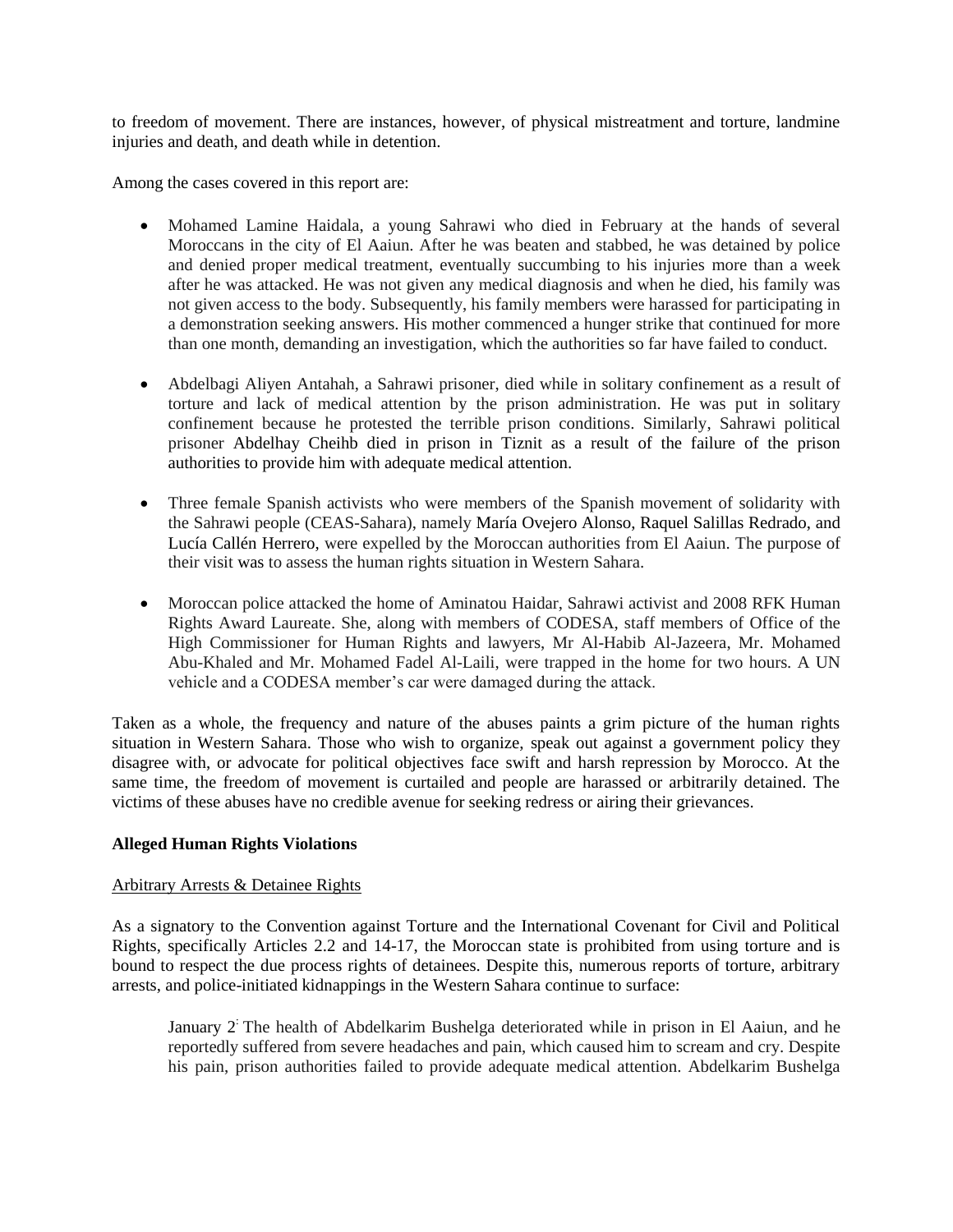was arrested in El Aaiun in July 2014 and tortured in Moroccan prison for his political activism in defense of the rights of the Sahrawi people. $<sup>2</sup>$ </sup>

January 8: The Sahrawi political prisoners of Gdim Izik group, namely Bashir Khada, Bekay Elarabi, Mohamed Khouna Babeitt and Abdel Jalil Laroussi, announced a hunger strike demanding their legitimate rights and improvements in their conditions inside Salé prison.<sup>3</sup>

January 8: The Sahrawi political prisoner Brahim Daudi, detained in Inzeghan prison, started an open hunger strike protesting ill-treatment by the prison administration, which had caused his health to deteriorate.<sup>4</sup> In October 2014 it was reported that he had tuberculosis and asthma, for which he was not given proper medical attention by the prison authorities.<sup>5</sup>

January 25: Sahrawi political prisoner Abdul Khaliq Almuati began a hunger strike on January 15 to protest his ill treatment in the Moroccan prison in Ait Melloul, and to demand the right to a fair trial. The prison administration is reportedly pressuring him and other political prisoners to end their hunger strikes.<sup>6</sup>

January 27: Sahrawi prisoner Abdelbagi Aliyen Antahah, who had been in solitary confinement for nearly one week, died as a result of torture and lack of medical attention by the prison administration in Black prison in El Aaiun.<sup>7</sup> He was put into solitary confinement on January 21 because he protested the terrible prison conditions.<sup>8</sup> The two detainees who witnessed the torture, Jamal Ifli and Adda Rabagah, were moved to an unknown location after the death of Abdelbagi Aliyen Antahah.<sup>9</sup>

January 31 - February 8: On January 31 in El Aaiun, Mohamed Lamine Haidala was brutally attacked by five Moroccan residents and ultimately died as a result of the injuries he sustained. One of the accused was the owner of a furniture store located in front of Mr. Haidala's grandparents' home, which is where the incident took place. The five men, who were with their nephews and employees, insulted Mr. Haidala for being Sahrawi. Mr. Haidala reacted, and the owner of the furniture store threw a rock at his chest, which caused him to fall to the ground. At this point, the group of five Moroccans lunged at Mr. Haidala and began beating him; meanwhile one man stabbed him in the neck. Mr. Haidala soon lost consciousness during this attack. Police officers and an ambulance arrived at the scene and took Mr. Haidala to Mulay al-Hassan Ben Mehdi Hospital in El Aaiun while his attackers remained free. Police forces accompanied Mr. Haidala to the emergency room, where he received stitches without anesthesia or disinfectants. According to reports, Mr. Haidala sustained severe injuries to his head, neck, and right arm.

<sup>3</sup> Sahara Press Service, Sahrawi political prisoners initiate hunger strike in Salé prison, [http://www.spsrasd.info/en/content/Sahrawi-political-prisoners-initiate-hunger-strike-salé-prison](http://www.spsrasd.info/en/content/saharawi-political-prisoners-initiate-hunger-strike-salé-prison)

[http://www.spsrasd.info/en/content/Sahrawi-political-prisoner-starts-open-hunger-strike-0](http://www.spsrasd.info/en/content/saharawi-political-prisoner-starts-open-hunger-strike-0) <sup>5</sup> Adala UK Human Rights for Western Sahara, Sahrawi political prisoner in life threatening

situation, <http://adalauk.org/2014/10/16/sahrawi-political-prisoner-in-life-threatening-situation/>

6 Sahara Press Service, Sahrawi political prisoner suffers serious health situation,

<http://www.spsrasd.info/en/content/sahrawi-political-prisoner-suffers-serious-health-situation>

<sup>&</sup>lt;sup>2</sup> Sahara Press Service, Deterioration of health of Sahrawi political prisoner,

<http://www.spsrasd.info/en/content/deterioration-health-sahrawi-political-prisoner>

<sup>4</sup> Sahara Press Service, Sahrawi political prisoner starts open hunger strike,

<sup>&</sup>lt;sup>7</sup> Sahara Press Service, Sahrawi prisoner dies in jail, [http://www.spsrasd.info/en/content/Sahrawi-prisoner-dies-jail](http://www.spsrasd.info/en/content/saharawi-prisoner-dies-jail)

<sup>&</sup>lt;sup>8</sup> Adala UK Human Rights for Western Sahara, Another Sahrawi dies in a Moroccan prison due to

medical negligence, [http://adalauk.org/2015/02/19/another-sahrawi-dies-in-a-moroccan-prison-due-to-medical](http://adalauk.org/2015/02/19/another-sahrawi-dies-in-a-moroccan-prison-due-to-medical-negligence/)[negligence/](http://adalauk.org/2015/02/19/another-sahrawi-dies-in-a-moroccan-prison-due-to-medical-negligence/)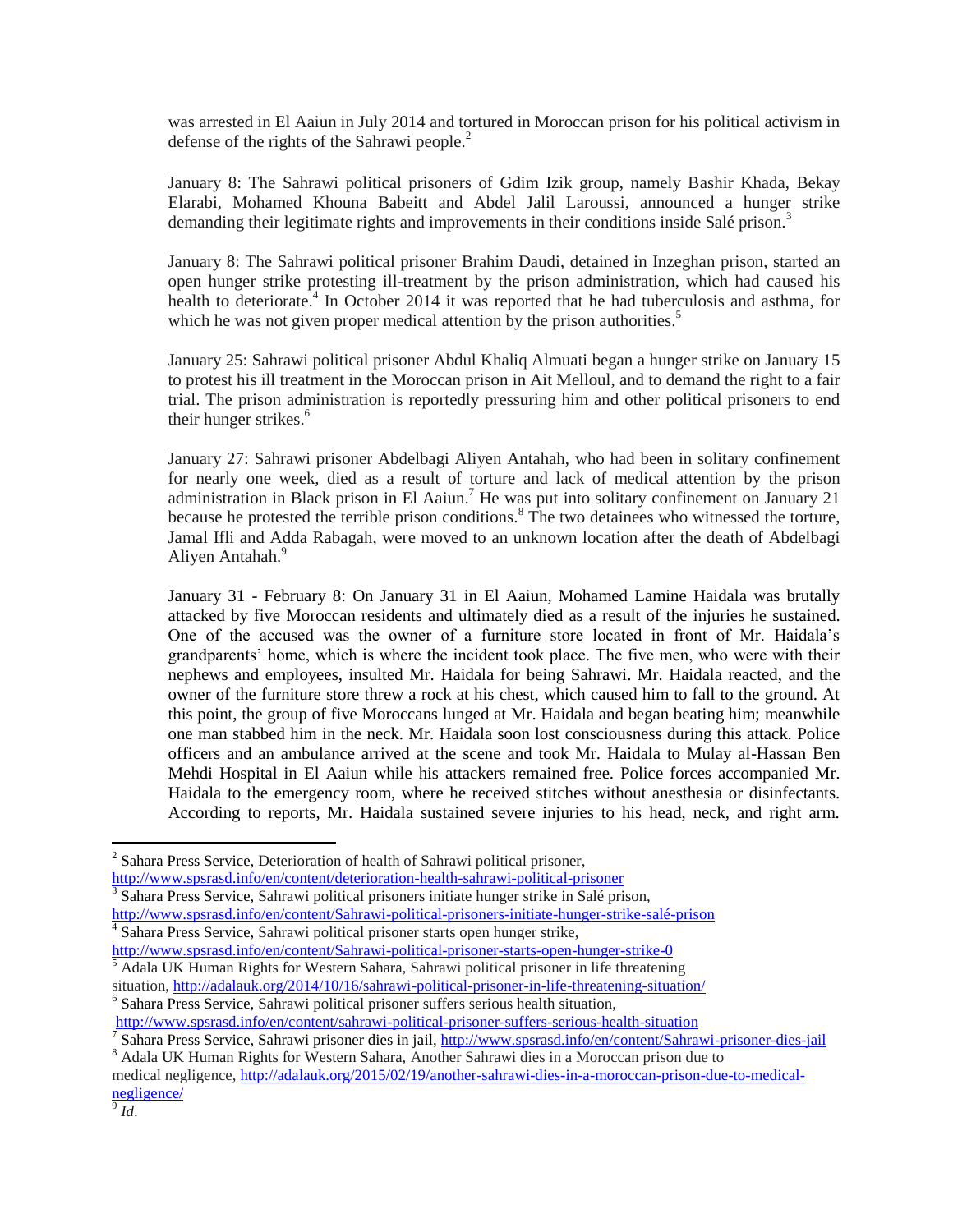While writhing in pain, he was taken to the Central Police Station in El Aaiun and placed in a prison cell that contained no bed or sheets. Between the night of January 31, the day the attack first occurred, and the morning of February 2, Mr. Haidala was moved to and from the police station to the hospital three times and consistently received inadequate medical treatment. Officers did not allow Mr. Haidala's family to see him or inquire about his health until the morning of February 2, when he was taken to the hospital and injected with sedatives, then taken in front of a jury with the Attorney General, who asked for a medical certificate. Mr. Haidala's uncle, Sidi Haddi, went to get a medical certificate from Dr. Hashimi Noufel at Mulay al-Hassan Ben Mehdi Hospital, but the doctor refused to provide the certificate. Throughout this time, Mr. Haidala remained in court without any form of medical attention, food, or water. Upon his uncle's return without a medical certificate, Mr. Haidala was temporarily released and allowed to return to his family. It was reported that his attackers voluntarily went to the police station for interrogation, but were released within an hour. At home, Mr. Haidala was in so much pain that he could not sleep. His family had an ambulance take him back to Mulay al-Hassan Ben Mehdi hospital on the night of February 2, and Dr. Hashimi Noufel told Haidala's family that his health was normal and attempted to release him from the hospital after giving him oxygen and another sedative. His family refused to take him home that night, and he remained in the emergency room all night unattended and untreated. The following day, February 3, Mr. Haidala was transferred to Mulay al-Hassan II Hospital in El Aaiun where he spent the night screaming in pain and falling in and out of consciousness. He was treated by Dr. Karima Derghal, who initially evaluated Mr. Haidala's health over the radio while he was still at Mulay al-Hassan Ben Mehdi Hospital. Once Mr. Haidala arrived to Hassan II Hospital, she said his health was dire, and called for his immediate transfer to the Hassan II Hospital in Agadir. On February 5 he was moved to Agadir by ambulance. The hospital staff conducted preliminary tests for a possible surgery, but discovered an infection that seemed to be caused by internal hemorrhaging. Mr. Haidala ultimately suffered serious complications from the injuries he sustained on January 31, and he died on February 8, 2015 at approximately 3:50 pm after being consistently neglected at hospitals and medical clinics throughout El Aaiun and Agadir. Local police immediately confiscated Mr. Haidala's body upon his death, and then refused to conduct an autopsy and investigate the circumstances of his death.<sup>10</sup>

February 3: The Court of Morocco in El Aaiun sentenced Abdelfatah Dalal, a Sahrawi political prisoner, to one year imprisonment for participating in peaceful protests in Guleimim, southern Morocco, in August 2014. The peaceful protests were calling for Sahrawi peoples' right to exercise self-determination.<sup>11</sup>

February 5: The Sahrawi prisoner, Abdelhay Cheihb, died in prison in Tiznit, Morocco. His health had deteriorated and the Moroccan prison administration did not provide adequate medical attention.<sup>12</sup>

[por-marruecos-en-un-continuo-y-silencioso-genocidio-contra-los-saharauis/](http://www.wshrw.org/en/otro-saharaui-asesinado-por-marruecos-en-un-continuo-y-silencioso-genocidio-contra-los-saharauis/)

 $\overline{a}$ 

<sup>11</sup> Sahara Press Service, Sahrawi political prisoner sentenced to one year in prison, [http://www.spsrasd.info/en/content/Sahrawi-political-prisoner-sentenced-one-year-prison](http://www.spsrasd.info/en/content/saharawi-political-prisoner-sentenced-one-year-prison)

<sup>&</sup>lt;sup>10</sup> Por un Sahara Libre, Marruecos entierra el cadaver de un saharaui asesinado por colonos en ausencia de su familia, [http://porunsaharalibre.org/2015/02/marruecos-entierra-el-cadaver-de-un-saharaui-asesinado-por-colonos](http://porunsaharalibre.org/2015/02/marruecos-entierra-el-cadaver-de-un-saharaui-asesinado-por-colonos-en-ausencia-de-su-familia/)[en-ausencia-de-su-familia/;](http://porunsaharalibre.org/2015/02/marruecos-entierra-el-cadaver-de-un-saharaui-asesinado-por-colonos-en-ausencia-de-su-familia/) Press Conference, Takbar Haddi hunger strike,

[https://www.youtube.com/watch?v=ymnFpd7RDYo;](https://www.youtube.com/watch?v=ymnFpd7RDYo) Adala UK Human Rights for Western Sahara, Death of Sahrawi youth at the hands of Moroccan settlers, [http://adalauk.org/2015/02/18/death-of-sahrawi-youth-at-the](http://adalauk.org/2015/02/18/death-of-sahrawi-youth-at-the-hands-of-moroccan-settlers/#more-1646)[hands-of-moroccan-settlers/#more-1646;](http://adalauk.org/2015/02/18/death-of-sahrawi-youth-at-the-hands-of-moroccan-settlers/#more-1646) Western Sahara Human Rights Watch, Another Sahrawi killed by Morocco in a continued and silent genocide against Sahrawi's, [http://www.wshrw.org/en/otro-saharaui-asesinado-](http://www.wshrw.org/en/otro-saharaui-asesinado-por-marruecos-en-un-continuo-y-silencioso-genocidio-contra-los-saharauis/)

<sup>&</sup>lt;sup>12</sup> Sahara Press Service, New Sahrawi prisoner dies in Moroccan jail, [http://www.spsrasd.info/en/content/new-](http://www.spsrasd.info/en/content/new-saharawi-prisoner-dies-moroccan-jail)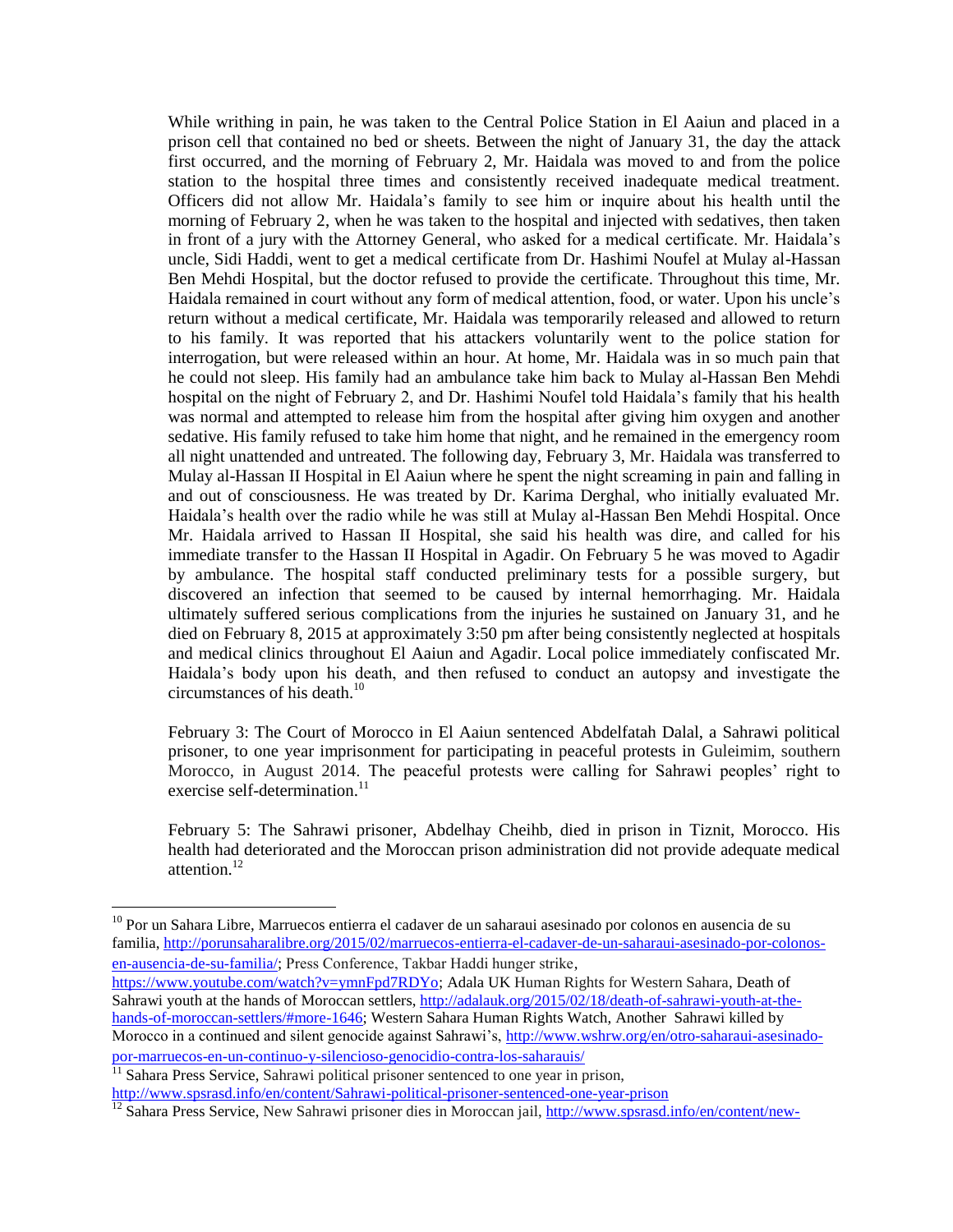February 9: The family of Abdelkarim Bushelga, in prison in El Aaiun for participating in a peaceful protest for self-determination, claimed that he was suffering from severe mental health issues. His family reported that he had lost his memory and was in a state of hysteria. The family claimed that the prison refused to treat the underlying condition, and was instead forcing him to take calming medication. $13$ 

February 12: Former political prisoner and human rights activist Youssef Sidi Ifni Lembaidiy was arrested and detained in an unknown location. He reportedly chanted slogans in favor of Western Sahara independence while being arrested.<sup>14</sup>

February 17: The Court of Morocco in El Aaiun delayed for the third time in a row the trial of the Sahrawi prisoner Abdeljaleg Al-Markhi, who was arrested for his participation in various demonstrations calling for the right of Sahrawi people to self-determination and independence.<sup>15</sup>

February 18: Moroccan police kidnapped Lalla Al-Mosawi in El Aaiun, threatened to sexually assault her, and subjected her to torture for 10 hours. The woman was five months pregnant at the time, but the abuse resulted in a miscarriage. $^{16}$ 

February 18: The Sahrawi political prisoner Abdellahi Boukyud commenced a hunger strike in protest of the physical assaults and verbal abuses he suffered in Moroccan prison in Tiznit. Abdellahi Boukyud is serving a 4-year prison term after being arrested in 2013 in Guleimim, southern Morocco, for his political views supporting the Sahrawi people's right to selfdetermination.<sup>17</sup>

March 3: Moroccan authorities refused to allow Sahrawi political prisoner Bashir Jada to attend a scheduled and approved medical examination outside the Salé prison.<sup>18</sup>

March 3: Authorities at the Salé prison refused to allow Sahrawi political prisoner, Adaich Daf, to have visitation rights.<sup>19</sup>

March 3 – April 9: On March 3, Moroccan prison authorities in Salé transferred Mbarek Daoudi, a Sahrawi political prisoner who had been on a hunger strike for 72 hours, to an unknown destination. He was imprisoned due to his political views in favor of Sahrawi people's right to

[Sahrawi-prisoner-dies-moroccan-jail;](http://www.spsrasd.info/en/content/new-saharawi-prisoner-dies-moroccan-jail) Adala UK Human Rights for Western Sahara, Another Sahrawi dies in a Moroccan prison due to medical negligence, [http://adalauk.org/2015/02/19/another-sahrawi-dies-in-a-moroccan](http://adalauk.org/2015/02/19/another-sahrawi-dies-in-a-moroccan-prison-due-to-medical-negligence/)[prison-due-to-medical-negligence/](http://adalauk.org/2015/02/19/another-sahrawi-dies-in-a-moroccan-prison-due-to-medical-negligence/)

<sup>13</sup> Por Un Sahara Libre, El preso político saharaui Abdelkarim Buchalga sufre perdida completa de memoria en la cárcel de El Aaiún ocupado, [http://porunsaharalibre.org/2015/02/el-preso-politico-saharaui-abdelkarim-buchalga](http://porunsaharalibre.org/2015/02/el-preso-politico-saharaui-abdelkarim-buchalga-sufre-perdida-completa-de-memoria-en-la-carcel-de-el-aaiun-ocupado)[sufre-perdida-completa-de-memoria-en-la-carcel-de-el-aaiun-ocupado](http://porunsaharalibre.org/2015/02/el-preso-politico-saharaui-abdelkarim-buchalga-sufre-perdida-completa-de-memoria-en-la-carcel-de-el-aaiun-ocupado)

 $\overline{a}$ 

[http://www.spsrasd.info/en/content/Sahrawi-woman-aborted-under-moroccan-torture](http://www.spsrasd.info/en/content/saharawi-woman-aborted-under-moroccan-torture)

[http://www.spsrasd.info/en/content/Sahrawi-political-prisoner-begins-open-hunger-strike.](http://www.spsrasd.info/en/content/saharawi-political-prisoner-begins-open-hunger-strike)

<sup>&</sup>lt;sup>14</sup> Por Un Sahara Libre, Detencion del Activista de Derechos Humanos, Yusef Lembaidiy,

<http://porunsaharalibre.org/2015/02/detencion-del-activista-de-derechos-humanos-yusef-lembaidiy/>

<sup>&</sup>lt;sup>15</sup> Sahara Press Service, Trial of Sahrawi political prisoner adjourned until February 23<sup>rd</sup>, [http://www.spsrasd.info/en/content/trial-Sahrawi-political-prisoner-adjourned-until-february-23rd](http://www.spsrasd.info/en/content/trial-saharawi-political-prisoner-adjourned-until-february-23rd) <sup>16</sup> Sahara Press Service, Sahrawi woman aborted under Moroccan torture,

<sup>&</sup>lt;sup>17</sup> Sahara Press Service, Sahrawi political prisoner begins open hunger strike,

<sup>&</sup>lt;sup>18</sup> Sahara Press Service, Moroccan authorities deprive Sahrawi political prisoner of his right to treatment, <http://www.spsrasd.info/en/content/moroccan-authorities-deprive-sahrawi-political-prisoner-his-right-treatment>  $^{19}$   $\tilde{I}$ *d*.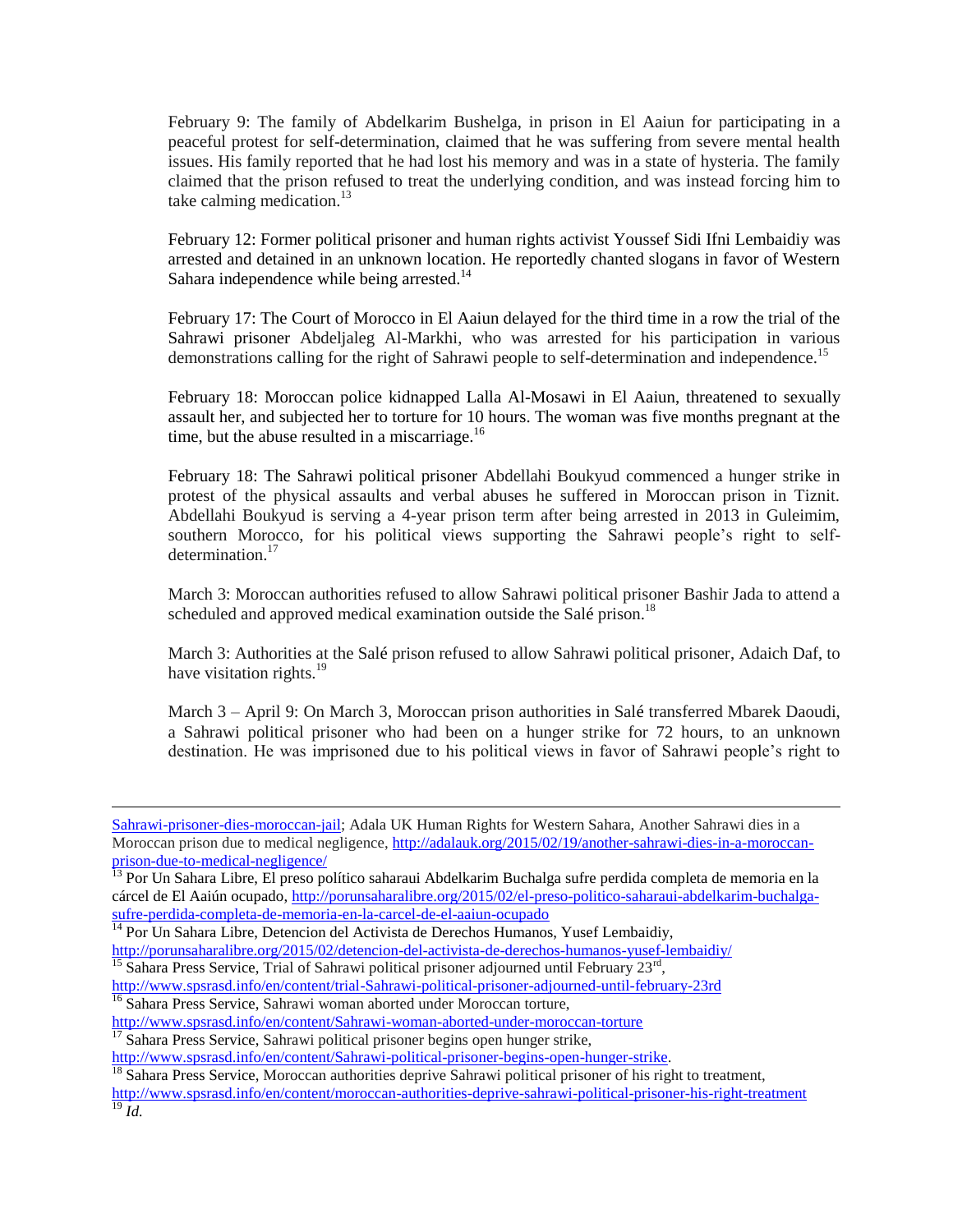self-determination.<sup>20</sup> Mr. Daoudi is a former member of the Moroccan military and now a supporter of greater rights for the people of Western Sahara. On March 9, a Moroccan military  $\text{count}^{21}$  sentenced him to three months imprisonment and imposed a fine of 1000 Moroccan Dirhams (approximately \$100).<sup>22</sup> While he was officially charged with possession of a weapon, Mr. Daoudi believes that his sentence is the result of his stance on the Western Sahara conflict and his actions calling for the right of self-determination of the Sahrawi people.<sup>23</sup> On March 12, Mr. Daoudi began an unlimited hunger strike as a protest for being transferred to the Moroccan prison in Ait Melloul.<sup>24</sup> The prosecutor in the case appealed the three month sentence to the Appellate Court in Agadir and on April 9 was able to secure a longer jail term of six months.<sup>25</sup>

March 4: Moroccan police came to the family home of Sahrawi activist and former political prisoner, Ghali Bouhala, in El Aaiun and forced him to get into their police car. Ghali Bouhala had previously been kidnapped and tortured by Moroccan security forces and had served three years in prison for taking part in peaceful demonstrations for the right of Sahrawi people to selfdetermination and independence.<sup>26</sup>

March 24: Sahrawi prisoner, Ahmed S'bai, who is serving a life sentence, commenced a hunger strike to protest the inhumane conditions and mistreatment by the administration in Salé prison, and to pressure the prison administration to open an investigation into physical and psychological torture of human rights activists in the prison. $2^{\circ}$ 

April 16: Abdelkhalik Elmarkhi, who is a member of the Sahrawi Committee for the Defense of Human Rights and Moroccan Association for Human Rights, commenced a hunger strike to protest being denied visits while in detention in Ait Melloul prison, and to protest the prohibition on communicating with his family and the outside world.<sup>28</sup> On May 6, he ended the strike after the authorities agreed to fulfill some of his demands and end ill treatment.<sup>29</sup>

April 29: A Moroccan court in El Aaiun postponed until June 30 the trial of the Sahrawi political prisoners Mohamed Ali Saadi, Yusef Buzeid, Mohamed Karnit, Yasin Sidati, Aziz Hramch, and Hafed Toubali. They were arrested on May 4, 2013 for participating in a demonstration calling

 $\overline{a}$ 

[https://www.frontlinedefenders.org/node/28544;](https://www.frontlinedefenders.org/node/28544) Adala UK Human Rights for Western Sahara, The Trial of Saharawi Activist Embarek Daoudi, [http://adalauk.org/2015/03/12/the-trial-of-saharawi-activist-embarek-daoudi-](http://adalauk.org/2015/03/12/the-trial-of-saharawi-activist-embarek-daoudi-09032015/)[09032015/](http://adalauk.org/2015/03/12/the-trial-of-saharawi-activist-embarek-daoudi-09032015/) 

<sup>24</sup> Sahara Press Service, Sahrawi political prisoner Mbarek Daudi begins unlimited hunger strike open, [http://www.spsrasd.info/en/content/Sahrawi-political-prisoner-mbarek-daudi-begins-unlimited-hunger-strike-open](http://www.spsrasd.info/en/content/saharawi-political-prisoner-mbarek-daudi-begins-unlimited-hunger-strike-open)

<sup>25</sup> Front Line Defenders, Mbarek Daoudi sentenced to six month's imprisonment, <https://www.frontlinedefenders.org/node/28544>

 $20$  Sahara Press Service, Sahrawi political prisoner transferred to unknown destination,

<http://www.spsrasd.info/en/content/sahrawi-political-prisoner-transferred-unknown-destination>

<sup>&</sup>lt;sup>21</sup> Human Rights Watch, World Report 2015, [http://www.hrw.org/sites/default/files/wr2015\\_web.pdf,](http://www.hrw.org/sites/default/files/wr2015_web.pdf) p. 388.

<sup>&</sup>lt;sup>22</sup> Sahara Press Service, Political prisoner Mbarek Daoudi sentenced to 3 months in prison,

<http://www.spsrasd.info/en/content/political-prisoner-mbarek-daoudi-sentenced-3-months-prison> <sup>23</sup> Front Line Defenders, Mbarek Daoudi sentenced to six month's imprisonment,

 $\frac{26}{26}$  Sahara Press Service, Moroccan occupying forces abduct Sahrawi activist,

<http://www.spsrasd.info/en/content/moroccan-occupying-forces-abduct-saharawi-activist>

Sahara Press Service, Sahrawi political prisoner Ahmed S'bai starts unlimited hunger strike,

[http://www.spsrasd.info/en/content/Sahrawi-political-prisoner-ahmed-sbai-starts-unlimited-hunger-strike](http://www.spsrasd.info/en/content/saharawi-political-prisoner-ahmed-sbai-starts-unlimited-hunger-strike)

 $\overline{^{28}}$  Front Line Defenders, Update: Western Sahara – Abdelkhalik Elmarkhi resumes hunger strike, <https://www.frontlinedefenders.org/node/28617>

 $^{29}$  Front Line Defenders, Update: Western Sahara – Abdelkhalik Elmarkhi ends hunger strike, <https://www.frontlinedefenders.org/node/28666#sthash.7RekFrr9.dpuf>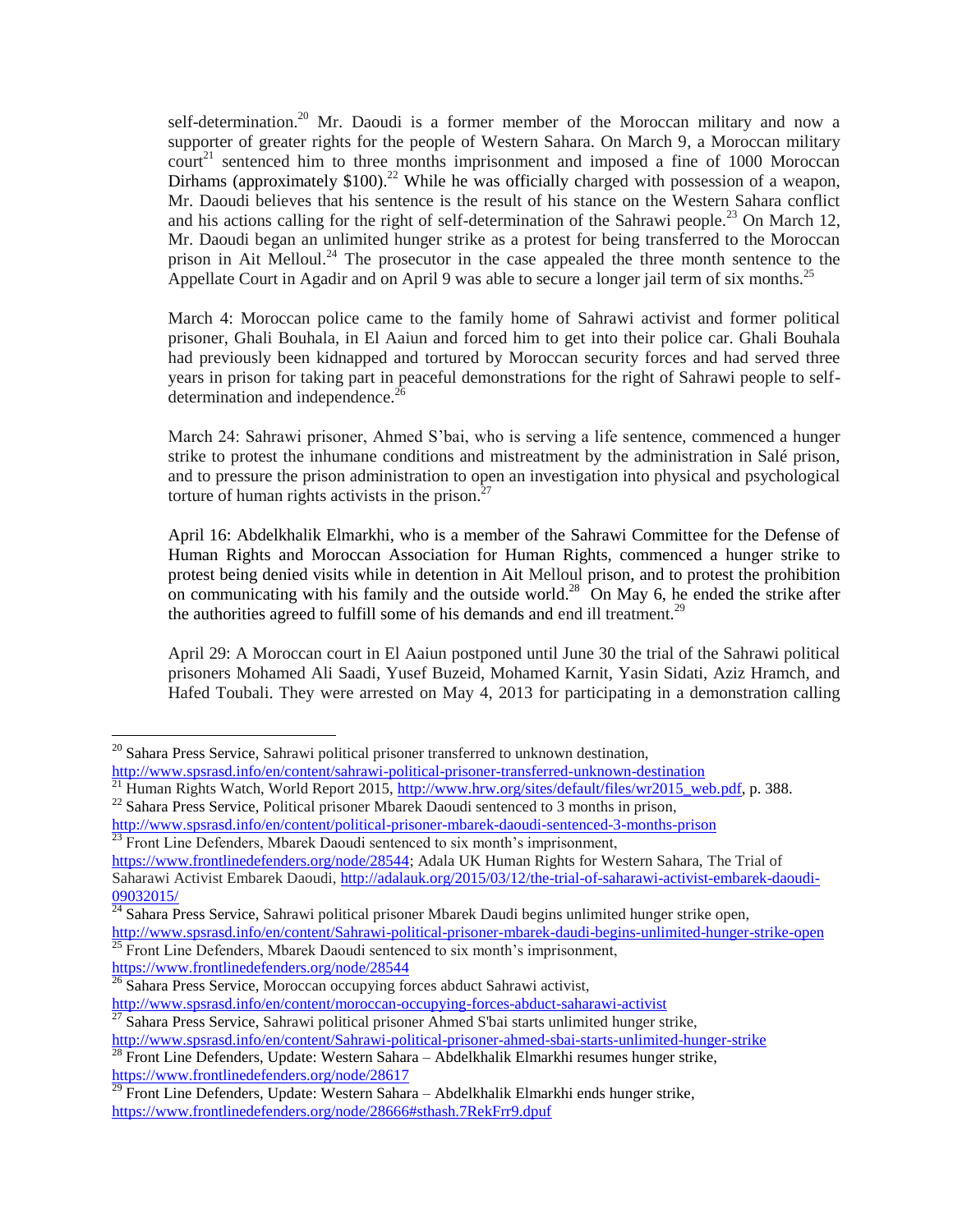for the right of the Sahrawi people to self- determination. While they are now in temporary release status, Mohamed Ali Saadi, Yusef Buzeid, Mohamed Karnit, Yasin Sidati, Aziz Hramch spent five months in the Black Prison in El Aaiun, and Hafed Toubali spent six months in prison  $\overline{\text{in}}$  Tiznit, Morocco.<sup>30</sup>

May 2: Moroccan police in Dakhla detained four young Sahrawis, namely Mohamed Sidi Salem, Mansur Sbaai, Wannati Rabani, and Sidahmed Mabruk, together with the former Saharawi political prisoner Atiqu Barrai.<sup>31</sup> They were arrested for their participation in several peaceful demonstrations calling for the right of the Sahrawi people to self-determination and denouncing the UN Security Council's Resolution 2218 on Western Sahara.<sup>32</sup> On May 11, a Moroccan court in Dajla postponed their trial. Atiqu Barrai is a member of the Western Sahara Organization against Torture and an advocate for the right of self-determination of Sahrawi people.<sup>33</sup>

May 20: Sahrawi political prisoner Bouamud Sidi began an open hunger strike demanding access to medical treatment and for improvements to conditions in the Moroccan prison in Taroudant.<sup>34</sup>

June 6: Sahrawi activist Saleh Lbasir was arrested by Moroccan security forces on the basis of accusations obtained under torture and detained in the Black Prison in El Aaiun.<sup>35</sup>

June 28: The Court of Morocco in El Aaiun sentenced Ghali Zigham, who was arrested in May, to eight months imprisonment for participating in peaceful demonstrations demanding the right to self-determination and expressing solidarity with political prisoners.<sup>36</sup>

#### Entry Rights & Freedom of Movement

Bound by its signature to the International Covenant for Civil and Political Rights, specifically Articles 12-13, Morocco has a duty to respect the freedom of movement and to subject aliens to expulsion only in accordance with the law and under limited circumstances. Despite this, Moroccan authorities have subjected Sahrawi citizens and non-Sahrawi lawyers, human rights activists, and journalists to extensive instances of expulsion and severely limited their movement.

January 27: Three female Spanish activists, María Ovejero Alonso, Raquel Salillas Redrado, and Lucía Callén Herrero, who came to assess the human rights situation in Western Sahara, were expelled by the Moroccan authorities from El Aaiun. They were members of the Spanish movement of solidarity with the Sahrawi people (CEAS-Sahara).<sup>37</sup>

<sup>36</sup> Sahara Press Service, Saharawi political prisoner sentenced to 8 months in prison, <http://www.spsrasd.info/en/content/saharawi-political-prisoner-sentenced-8-months-prison>

 $\overline{a}$ <sup>30</sup> Sahara Press Service, Moroccan occupying authorities postpone trial of Sahrawi political detainees, [http://www.spsrasd.info/en/content/moroccan-occupying-authorities-postpone-trial-Sahrawi-political-detainees](http://www.spsrasd.info/en/content/moroccan-occupying-authorities-postpone-trial-saharawi-political-detainees) <sup>31</sup> Adala UK Human Rights for Western Sahara, Urgent News from the City of Dakhla,

<http://adalauk.org/2015/05/02/urgent-news-from-the-city-of-dakhla/>

 $32$  Sahara Press Service, Trial of Sahrawi human rights defender adjourned until May 18,

[http://www.spsrasd.info/en/content/trial-Sahrawi-human-rights-defender-adjourned-until-may-18th](http://www.spsrasd.info/en/content/trial-saharawi-human-rights-defender-adjourned-until-may-18th)

<sup>&</sup>lt;sup>33</sup> Front Line Defenders, Western Sahara – Charges formalised at opening of trial against Atiqu Barrai, <https://www.frontlinedefenders.org/node/28714>

<sup>&</sup>lt;sup>34</sup> Sahara Press Service, Sahrawi political prisoner Bouamud Sidi begins open hunger strike, [http://www.spsrasd.info/en/content/Sahrawi-political-prisoner-bouamud-sidi-begins-open-hunger-strike](http://www.spsrasd.info/en/content/saharawi-political-prisoner-bouamud-sidi-begins-open-hunger-strike)

<sup>&</sup>lt;sup>35</sup> Sahara Press Service, President of Republic calls UN to intervene for release of Salah Lebsir, <http://www.spsrasd.info/en/content/president-republic-calls-un-intervene-release-salah-lebsir>

 $37$  Sahara Press Service, Spanish activists expelled from occupied El Aaiun,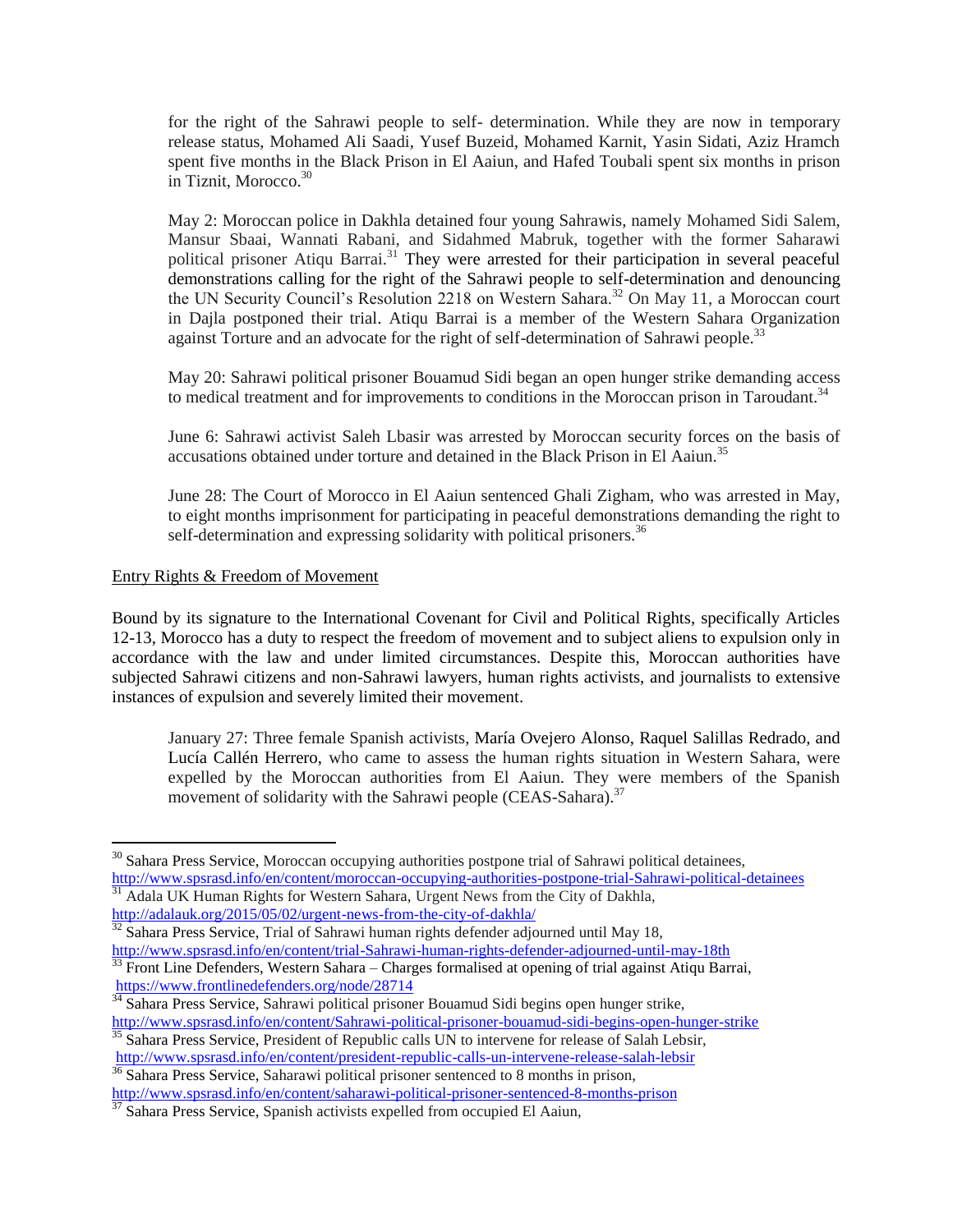February 22: Moroccan authorities expelled from Dakhla four Spanish activists, Patricia Gutiérrez, Luz María Rodríguez, Juan Francisco, and Pedro Santana. They had intended to inquire about the human rights situation and train Sahrawi activists.<sup>38</sup>

February 24: The police forced Isabel Lourenço, European coordinator of the NGO Adala UK, to leave Western Sahara when she arrived in El Aaiun in support of Saharawi prisoners. The police also physically harassed her, damaged her laptop and prohibited her from making outside calls.<sup>39</sup>

March 23: Police attacked Salha Butenguiza and Mahfuda Lakgir when they were visiting Western Sahara to report on the trial of Mahmoud El-Haissan. Salha Butenguiza is a journalist and member of the NGO Adala UK. Mahfuda Lakgir is an activist and member of the Gdeim Izik  $Committee.<sup>40</sup>$ 

March 30: Moroccan occupying authorities prevented two Norwegian activists, Thea Njastad and Martine Jahre, from travelling to Dakhla without providing them with convincing reasons. The activists had come to Boujdour to research the human rights situation in the occupied territories. They were particularly interested in obtaining the Sahrawi's views on the Moroccan presence in the territory and their energy operations.<sup>41</sup> Moroccan security and military officials arrested them in Imitlan locality.<sup>42</sup>

April 15: Moroccan police officers expelled French citizen and human rights activist Marion Martin from Western Sahara and forced her to return to Casablanca. The Police then came to her hotel and forced her to board a plane to Paris.<sup>43</sup>

April 17: Moroccan police detained and interrogated five Germans in Marrakech for wearing tshirts showing a map of Morocco without Western Sahara. They were taken to a police station and interrogated, and then forced to leave their t-shirts at the police station before being released.<sup>44</sup>

April 27: Moroccan police officers pushed and intimidated the Adala UK member Sidi Ahmed Abdal Mohamed Fadel and his brother in El Aaiun, threatening to detain them if they did not leave the country. Additionally, a group of police monitored his family house.<sup>45</sup> He was also

[http://www.spsrasd.info/en/content/spanish-activists-expelled-occupied-el-aaiun;](http://www.spsrasd.info/en/content/spanish-activists-expelled-occupied-el-aaiun) CEAS-Sahara, Nueva expulsión del Sahara occidental,<http://ceas-sahara.es/spip.php?article1303>

<sup>38</sup> Sahara Press Service, Moroccan authorities expel Canary activists from occupied Dajla,

<http://www.spsrasd.info/en/content/moroccan-authorities-expel-canary-activists-occupied-dajla>

<sup>&</sup>lt;sup>39</sup> Adala UK Human Rights for Western Sahara, Expulsion of Adala UK member from Western Sahara, <http://adalauk.org/2015/02/24/expulsion-of-adala-uk-member-from-westrn-sahara/#more-1665>

<sup>&</sup>lt;sup>40</sup> Adala UK Human Rights for Western Sahara, Adala UK denounces increase in violence against human rights activists in Occupied Territories of Western Sahara, [http://adalauk.org/2015/03/23/adala-uk-denounces-increase-in](http://adalauk.org/2015/03/23/adala-uk-denounces-increase-in-violence-against-human-rights-activists-in-occupied-territories-of-western-sahara/)[violence-against-human-rights-activists-in-occupied-territories-of-western-sahara/](http://adalauk.org/2015/03/23/adala-uk-denounces-increase-in-violence-against-human-rights-activists-in-occupied-territories-of-western-sahara/)

<sup>&</sup>lt;sup>41</sup> The Norwegian Support Committee for Western Sahara, Norwegian delegation expelled from city in occupied Western Sahara,<http://www.vest-sahara.no/a49x2205>

<sup>&</sup>lt;sup>42</sup> Sahara Press Service, Morocco bans two Norwegian activists from visiting occupied city of Dakhla, <http://www.spsrasd.info/en/content/morocco-bans-two-norwegian-activists-visiting-occupied-city-dakhla>

Adala UK Human Rights for Western Sahara, Human Rights Violations continue during UN delegation visit, <http://adalauk.org/2015/04/21/human-rights-violations-continue-during-un-delegation-visit/> <sup>44</sup> *Id.*

<sup>&</sup>lt;sup>45</sup> Adala UK Human Rights for Western Sahara, A group of Moroccan plain clothes police officers is monitoring the family home of Adala UK member, [http://adalauk.org/2015/05/01/a-group-of-moroccan-plain-clothes-police](http://adalauk.org/2015/05/01/a-group-of-moroccan-plain-clothes-police-officers-is-monitoring-the-family-home-of-adala-uk-member/)[officers-is-monitoring-the-family-home-of-adala-uk-member/](http://adalauk.org/2015/05/01/a-group-of-moroccan-plain-clothes-police-officers-is-monitoring-the-family-home-of-adala-uk-member/)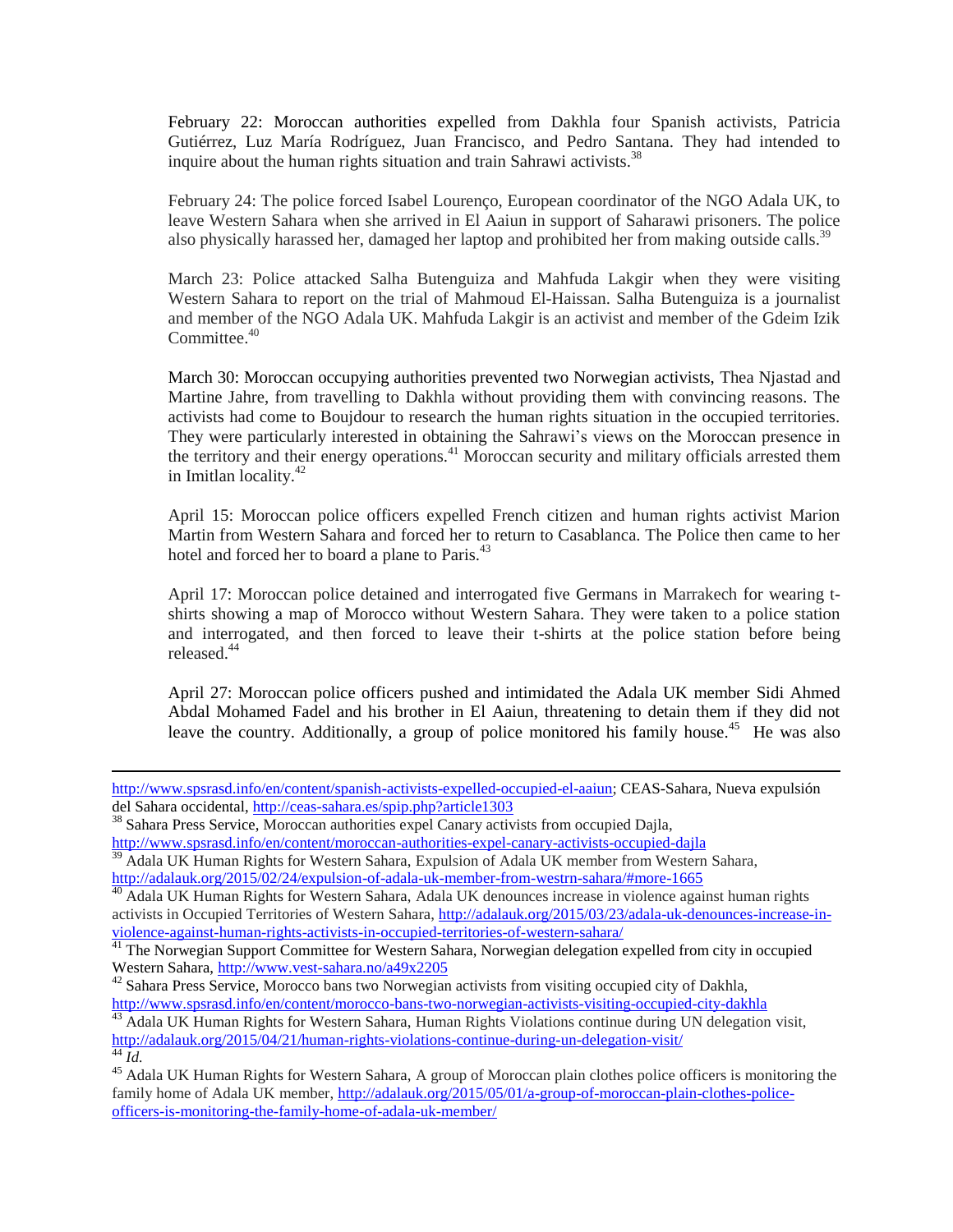followed by Moroccan police officers throughout his stay.<sup>46</sup>

June 21: The Moroccan authorities banned Hamad Anasiri, a Sahrawi human rights activist, from attending the 29th session of the United Nations Human Rights Council in Geneva, despite having the necessary visa.<sup>47</sup>

#### Freedom of Assembly & Expression

 $\overline{a}$ 

Morocco is bound by its international obligations to respect the rights of individuals to hold opinions and to exercise freedom of expression, as per Article 19 of the International Covenant for Civil and Political Rights, as well as to respect the rights of individuals to peaceful assembly, as per Article 21. Despite this, the Moroccan authorities continue to violently disperse peaceful protests in the Western Sahara.

January 2: Moroccan forces repressed a peaceful protest in Dakhla by chasing protesters and arresting four. The protesters were participating in a peaceful demonstration in which they raised the Western Sahara flag and demanded self-determination and independence for the Sahrawi people.<sup>48</sup>

January 4: Moroccan forces repressed within half an hour a peaceful demonstration in Dakhla by a group of Sahrawis protesting the exploitation of natural resources and demanding better socioeconomic conditions for Sahrawis.<sup>49</sup>

January 5: Moroccan occupying authorities violently intervened in a peaceful sit-in organized by a group of unemployed Sahrawi graduates in El Aaiun. The graduates were demanding the right to work, the right to gather and organize peaceful demonstrations, and to benefit from all natural resources of Western Sahara.<sup>50</sup>

January 10: Moroccan police physically and verbally abused several Sahrawi women holding a peaceful demonstration in El Aaiun. The police wore both uniforms and plain clothes and used sticks, punching and kicking the protestors, causing varying degrees of injuries.<sup>51</sup>

January 13: Moroccan judicial police summoned Ayache Deuihi to the security station in El

<sup>46</sup> Pravda.ru, Serious Human Rights violations by Morocco in Western Sahara,

[http://english.pravda.ru/world/europe/24-06-2015/131076-morocco\\_violations-0/#sthash.d1nHO9aQ.dpuf](http://english.pravda.ru/world/europe/24-06-2015/131076-morocco_violations-0/#sthash.d1nHO9aQ.dpuf)

<sup>&</sup>lt;sup>47</sup> Sahara Press Service, Saharawi delegation condemn preventing Sahrawi activist Anasiri from attending UNHRC 29th Session, [http://www.spsrasd.info/en/content/saharawi-delegation-condemn-preventing-sahrawi-activist-anasiri](http://www.spsrasd.info/en/content/saharawi-delegation-condemn-preventing-sahrawi-activist-anasiri-attending-unhrc-29th-session)[attending-unhrc-29th-session](http://www.spsrasd.info/en/content/saharawi-delegation-condemn-preventing-sahrawi-activist-anasiri-attending-unhrc-29th-session)

<sup>&</sup>lt;sup>48</sup> Sahara Press Service, Peaceful demonstration in occupied city of Dakhla demanding self-determination of Sahrawi people, [http://www.spsrasd.info/en/content/peaceful-demonstration-occupied-city-dakhla-demanding-self](http://www.spsrasd.info/en/content/peaceful-demonstration-occupied-city-dakhla-demanding-self-determination-sahrawi-people)[determination-sahrawi-people](http://www.spsrasd.info/en/content/peaceful-demonstration-occupied-city-dakhla-demanding-self-determination-sahrawi-people)

<sup>49</sup> Por Un Sahara Libre, La población saharaui en Dajla ocupada, se manifiesta contra el expolio marroquí de los recursos naturales y denuncian exportaciones ilegales de pescado en mal estado a Alemania y Francia, [http://porunsaharalibre.org/2015/01/la-poblacion-saharaui-en-dajla-ocupada-se-manifiesta-contra-el-expolio](http://porunsaharalibre.org/2015/01/la-poblacion-saharaui-en-dajla-ocupada-se-manifiesta-contra-el-expolio-marroqui-de-los-recursos-naturales-y-denuncian-exportaciones-ilegales-de-pescado-en-mal-estado-a-alemania-y-francia/)[marroqui-de-los-recursos-naturales-y-denuncian-exportaciones-ilegales-de-pescado-en-mal-estado-a-alemania-y](http://porunsaharalibre.org/2015/01/la-poblacion-saharaui-en-dajla-ocupada-se-manifiesta-contra-el-expolio-marroqui-de-los-recursos-naturales-y-denuncian-exportaciones-ilegales-de-pescado-en-mal-estado-a-alemania-y-francia/)[francia/](http://porunsaharalibre.org/2015/01/la-poblacion-saharaui-en-dajla-ocupada-se-manifiesta-contra-el-expolio-marroqui-de-los-recursos-naturales-y-denuncian-exportaciones-ilegales-de-pescado-en-mal-estado-a-alemania-y-francia/)

 $\frac{50}{10}$  Sahara Press Service, Moroccan occupying authorities "violently" intervene against peaceful sit-in of unemployed Sahrawis[, http://www.spsrasd.info/en/content/moroccan-occupying-authorities-"violently"-intervene-against](http://www.spsrasd.info/en/content/moroccan-occupying-authorities-)[peaceful-sit-unemployed-saharaw](http://www.spsrasd.info/en/content/moroccan-occupying-authorities-)

<sup>&</sup>lt;sup>51</sup> Sahara Press Service, Sahrawi women banned from their right to peaceful protest in occupied El Aaiun, <http://www.spsrasd.info/en/content/sahrawi-women-banned-their-right-peaceful-protest-occupied-el-aaiun>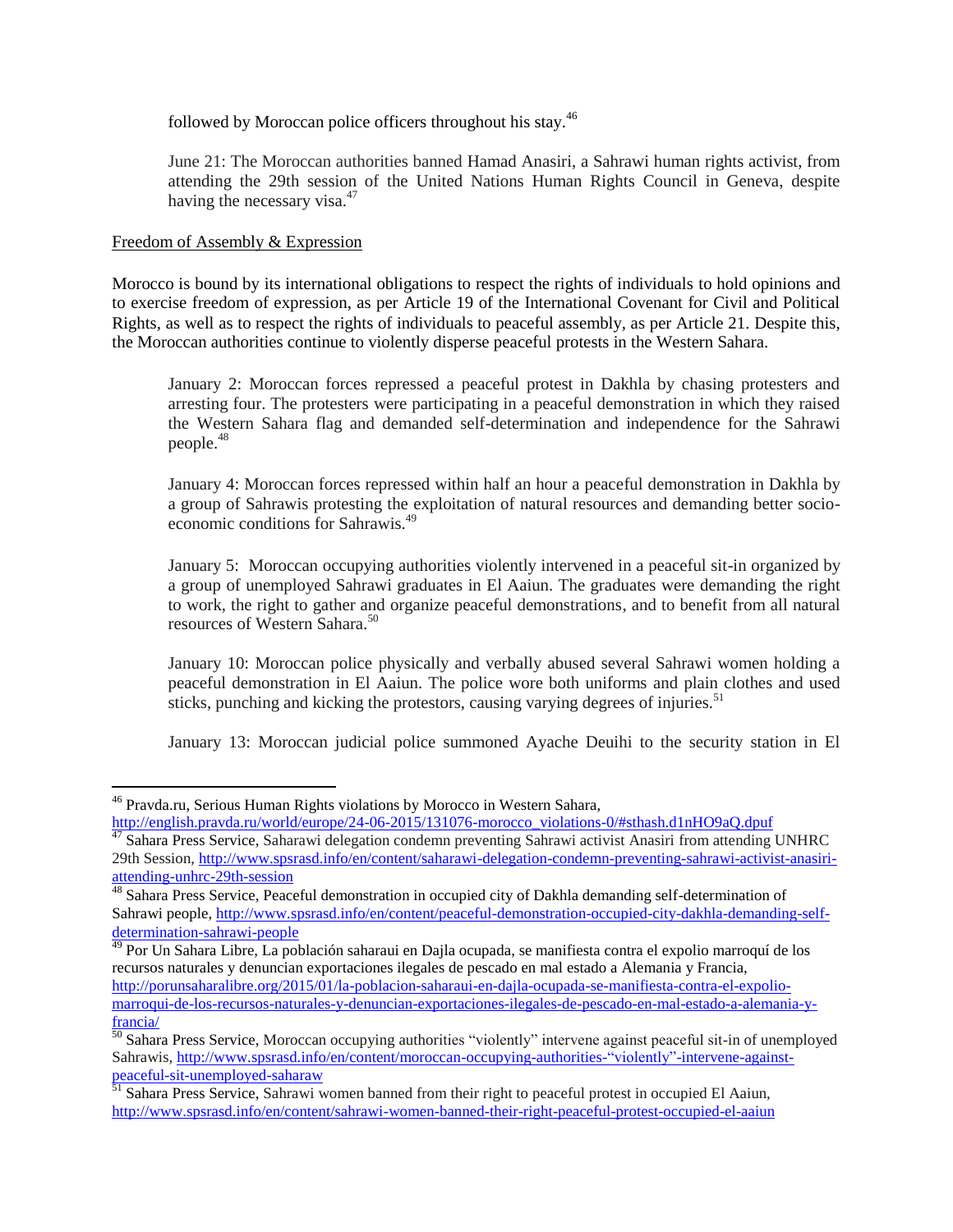Aaiun. No reason for the summons was given.<sup>52</sup> Ayache Deuihi is a Sahrawi blogger who had written about human rights violations committed by Moroccan authorities targeting Sahrawi people.

January 18: Moroccan forces prevented several Sahrawis, including Abdelhay Toubali and Ali Saadouni, from carrying out a peaceful march in El Aaiun.<sup>53</sup>

January 20: Moroccan police repressed violently a protest in Smara by Sahrawis calling for independence. The police raided the homes of the protesters and the inhabitants were beaten. $\dot{\bar{\mathbf{5}}}$ 

January 25: Moroccan security forces attacked a peaceful protest in El Aaiun requesting equal employment for Sahrawis in front of the Moroccan Workers' Union. Among the people who were attacked was Babit El Kori, the president of the Tomorrow Association for Human Rights.<sup>55</sup>

January 28 or January 31: During the filming of an interview with two former political prisoners who had participated in the Gdiem Izik protests, approximately 20 Moroccan police cars surrounded the home where the interview was taking place. The home belonged to Fatimatou Dahouar, a Sahrawi independence activist who had previously been forcibly disappeared in a Moroccan secret detention center. He had invited the journalists to use his home as the set of the interview. When Hayat El Khaldi, the journalist conducting the interview, and Mohamed Mayara and Zayou Abdelrehmane, the former political prisoners being interviewed, left the home, the officers began insulting them and spitting on their car. One high ranking officer, Banbrahim Brahim, reportedly threatened Mohamed Mayara by saying that he would kidnap him and his family and lock them in a secret detention center, just as they had with his father. Mohamed Mayara's father was disappeared in 1976 and died in detention in 1977. Another journalist who attended the interview, Mamine Hashimi, head of technical services at Equipe Média, was attacked by the police officers when he left the house a few minutes later. He suffered injuries that required medical attention. Two other journalists who had attended the interview, Leili Hamoud and Zerouali Mohamed Saleh, were forced to remain in the home until after midnight, when the police had left. $56$ 

February 3: Moroccan security forces blocked a peaceful demonstration in El Aaiun by Sahrawi women in support of Sahrawi political prisoners, demanding recognition of Sahrawi people's right to self-determination, and to share in the benefits of the exploitation of their natural resources.<sup>57</sup>

<sup>&</sup>lt;sup>52</sup> Por Un Sahara Libre, Bloguero saharaui requerido por la policía marroquí en El Aaiun ocupado, [http://porunsaharalibre.org/2015/01/bloguero-saharaui-requerido-por-la-policia-marroqui-en-el-aaiun-ocupado/;](http://porunsaharalibre.org/2015/01/bloguero-saharaui-requerido-por-la-policia-marroqui-en-el-aaiun-ocupado/) Sahara Press Service, Moroccan judicial police summons Sahrawi, blogger,

<http://www.spsrasd.info/en/content/moroccan-judicial-police-summons-saharawi-blogger> 53 Por Un Sahara Libre, La policía marroquí impide una marcha pacífica y reprime activistas saharauis de derechos humanos en El Aaiún ocupado, [http://porunsaharalibre.org/2015/01/la-policia-marroqui-impide-una-marcha](http://porunsaharalibre.org/2015/01/la-policia-marroqui-impide-una-marcha-pacifica-y-reprime-activistas-saharauis-de-derechos-humanos-en-el-aaiun-ocupado/)[pacifica-y-reprime-activistas-saharauis-de-derechos-humanos-en-el-aaiun-ocupado/](http://porunsaharalibre.org/2015/01/la-policia-marroqui-impide-una-marcha-pacifica-y-reprime-activistas-saharauis-de-derechos-humanos-en-el-aaiun-ocupado/)

<sup>54</sup> Por Un Sahara Libre, Los militares marroquíes arremeten contra manifestantes saharauis en la ciudad ocupada Smara, [http://porunsaharalibre.org/2015/01/los-militares-marroquies-arremeten-contra-manifestantes-saharauis-en](http://porunsaharalibre.org/2015/01/los-militares-marroquies-arremeten-contra-manifestantes-saharauis-en-la-ciudad-ocupada-smara/)[la-ciudad-ocupada-smara/](http://porunsaharalibre.org/2015/01/los-militares-marroquies-arremeten-contra-manifestantes-saharauis-en-la-ciudad-ocupada-smara/)

<sup>&</sup>lt;sup>55</sup> Front Line Defenders, Morocco/Western Sahara – Human rights defender Babit El Kori assaulted, <https://www.frontlinedefenders.org/node/28008#.VNA3iO8wBH9.twitter>

<sup>&</sup>lt;sup>56</sup> Por un Sahara Libre, Nueva agresión de las fuerzas de ocupación marroquíes a periodistas saharauis, [http://porunsaharalibre.org/2015/01/nueva-agresion-de-las-fuerzas-de-ocupacion-marroquies-a-periodistas](http://porunsaharalibre.org/2015/01/nueva-agresion-de-las-fuerzas-de-ocupacion-marroquies-a-periodistas-saharauis/)[saharauis/](http://porunsaharalibre.org/2015/01/nueva-agresion-de-las-fuerzas-de-ocupacion-marroquies-a-periodistas-saharauis/)

 $57$  Sahara Press Service, Moroccan occupying authorities ban peaceful protests in El Aaiun,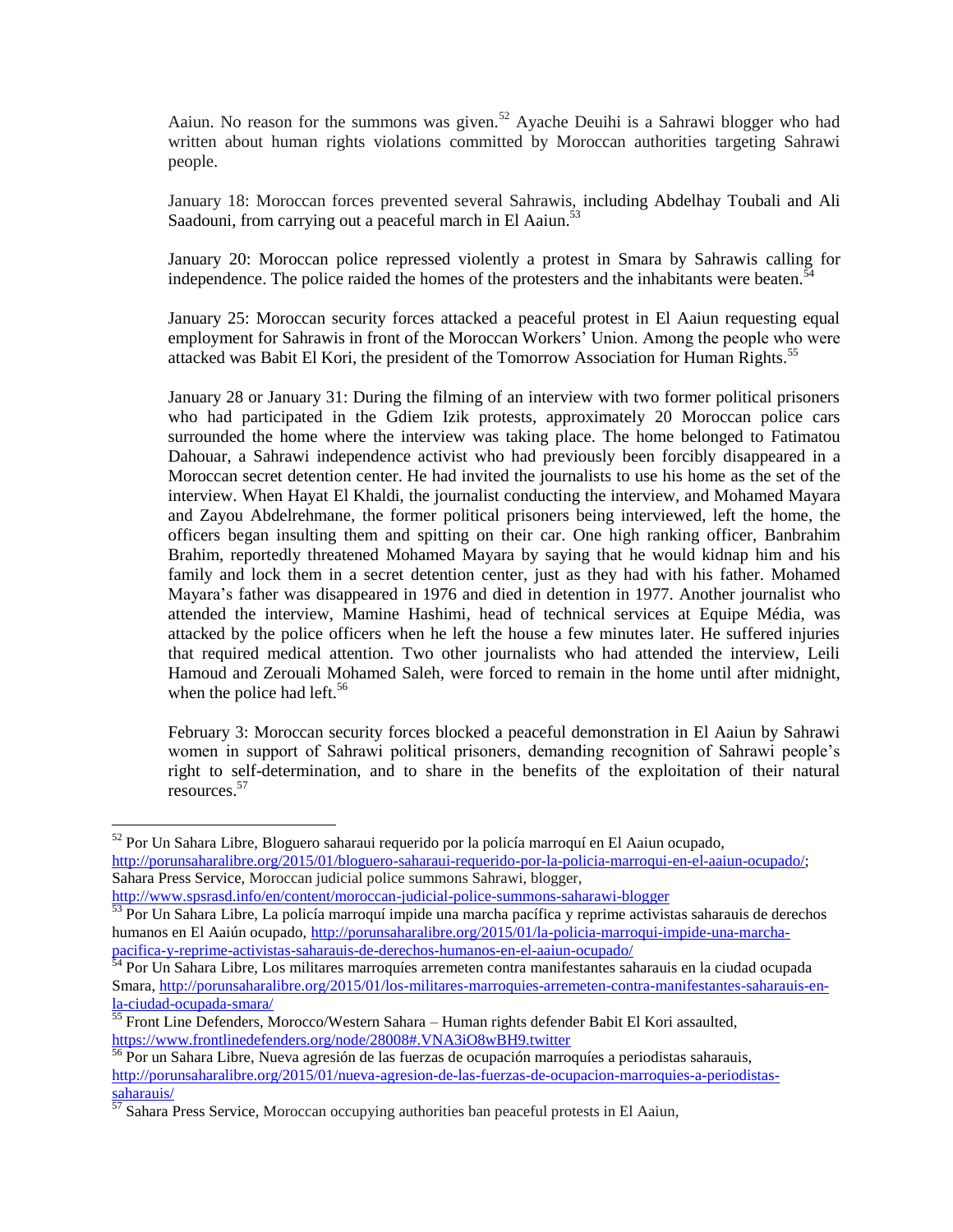February 8: Moroccan forces in civilian clothing and in uniform repressed a peaceful demonstration in El Aaiun that supported Sahrawi political prisoners and condemned the systematic suppression of Sahrawi people. The security forces used stones and sticks to disperse the demonstrators.<sup>58</sup>

February 9: The Moroccan police intervened brutally against a demonstration in El Aaiun organized by the family of Mohamed Lamine Haidala following his death. Six people were injured, including four girls related to Mohamed Lamine Haidala, a young man, and Ali Saadouni. 59

February 10: Moroccan police kidnapped Ali Saadouni, who participated in the demonstration with Mohamed Lamine Haidala's family in El Aaiun. He was beaten and intimidated to not participate in demonstrations with Mohamed Lamine Haidala's family and not to divulge information about being tortured. $60$ 

February 15: Moroccan occupation forces violently attacked Sahrawi demonstrators who participated in a peaceful sit-in in Smara in solidarity with political prisoners, chanting slogans demanding self-determination to Sahrawi people. At least two were hospitalised.<sup>61</sup>

February 16: A group of local NGOs convened a peaceful demonstration in El Aaiun to express solidarity with the family of Mohamed Lamine Haidala. The demonstration was rapidly put down, with a number of streets in the city, including Smara Road, blocked and filled with police. Police used water cannons to disperse protesters. Mehdi Benkadi was detained during the dispersal. Among those injured during the dispersal were: CODAPSO members Bad Mahjoub, Dagja Lachgar, and Najat Jnaibila, Committee of Culture members Mohamed Hamia and Rukaia Hawasi, as well as Ali Saadouni and Omar Duih. $^{62}$ 

February 18: Moroccan police in El Aaiun kidnapped a Sahrawi minor boy, Brahim Mraikl, for his alleged participation in peaceful demonstrations. The police beat and insulted him.<sup>63</sup>

February 23: Security forces attacked dozens of Sahrawi protestors with stones as they participated in a peaceful demonstration in Smara demanding the right of self-determination for the Sahrawi people. $64$ 

<http://www.spsrasd.info/en/content/moroccan-occupying-authorities-ban-peaceful-protests-el-aaiun> <sup>58</sup> Sahara Press Service, Repression of peaceful demonstration in occupied city of El Aaiun,

[http://www.spsrasd.info/en/content/repression-peaceful-demonstration-occupied-city-el-aaiun;](http://www.spsrasd.info/en/content/repression-peaceful-demonstration-occupied-city-el-aaiun) Sahara Press Service, Moroccan occupation forces still violate human rights, [http://www.spsrasd.info/en/content/moroccan-occupation](http://www.spsrasd.info/en/content/moroccan-occupation-forces-still-violate-human-rights)[forces-still-violate-human-rights](http://www.spsrasd.info/en/content/moroccan-occupation-forces-still-violate-human-rights)

<sup>&</sup>lt;sup>59</sup> Western Sahara Human Rights watch, Another Saharawi killed by Morocco in a continued and silent genocide against the Saharawis, [http://www.wshrw.org/en/otro-saharaui-asesinado-por-marruecos-en-un-continuo-y](http://www.wshrw.org/en/otro-saharaui-asesinado-por-marruecos-en-un-continuo-y-silencioso-genocidio-contra-los-saharauis/)[silencioso-genocidio-contra-los-saharauis/](http://www.wshrw.org/en/otro-saharaui-asesinado-por-marruecos-en-un-continuo-y-silencioso-genocidio-contra-los-saharauis/)

 $\overline{60}$  *Id.* 

<sup>61</sup> Sahara Press Service, Sahrawi demonstrators attacked in occupied Smara,

<http://www.spsrasd.info/en/content/sahrawi-demonstrators-attacked-occupied-smara>

 $\frac{62}{62}$  Por un Sahara Libre, Las fuerzas de ocupación marroquíes reprimen manifestación en El Aaiún ocipado, [http://porunsaharalibre.org/2015/02/las-fuerzas-de-ocupacion-marroquies-reprimen-manifestacion-en-el-aaiun](http://porunsaharalibre.org/2015/02/las-fuerzas-de-ocupacion-marroquies-reprimen-manifestacion-en-el-aaiun-ocupado/#more-3182)[ocupado/#more-3182.](http://porunsaharalibre.org/2015/02/las-fuerzas-de-ocupacion-marroquies-reprimen-manifestacion-en-el-aaiun-ocupado/#more-3182)

<sup>&</sup>lt;sup>63</sup> Sahara Press Service, Moroccan occupying forces kidnap Sahrawi minor boy,

<http://www.spsrasd.info/en/content/moroccan-occupying-forces-kidnap-sahrawi-minor-boy>

<sup>&</sup>lt;sup>64</sup> Sahara Press Service, Peaceful demonstration in occupied Smara demanding Sahrawi people's self-determination, [http://www.spsrasd.info/en/content/peaceful-demonstration-occupied-smara-demanding-saharawi-people's-self-](http://www.spsrasd.info/en/content/peaceful-demonstration-occupied-smara-demanding-saharawi-people)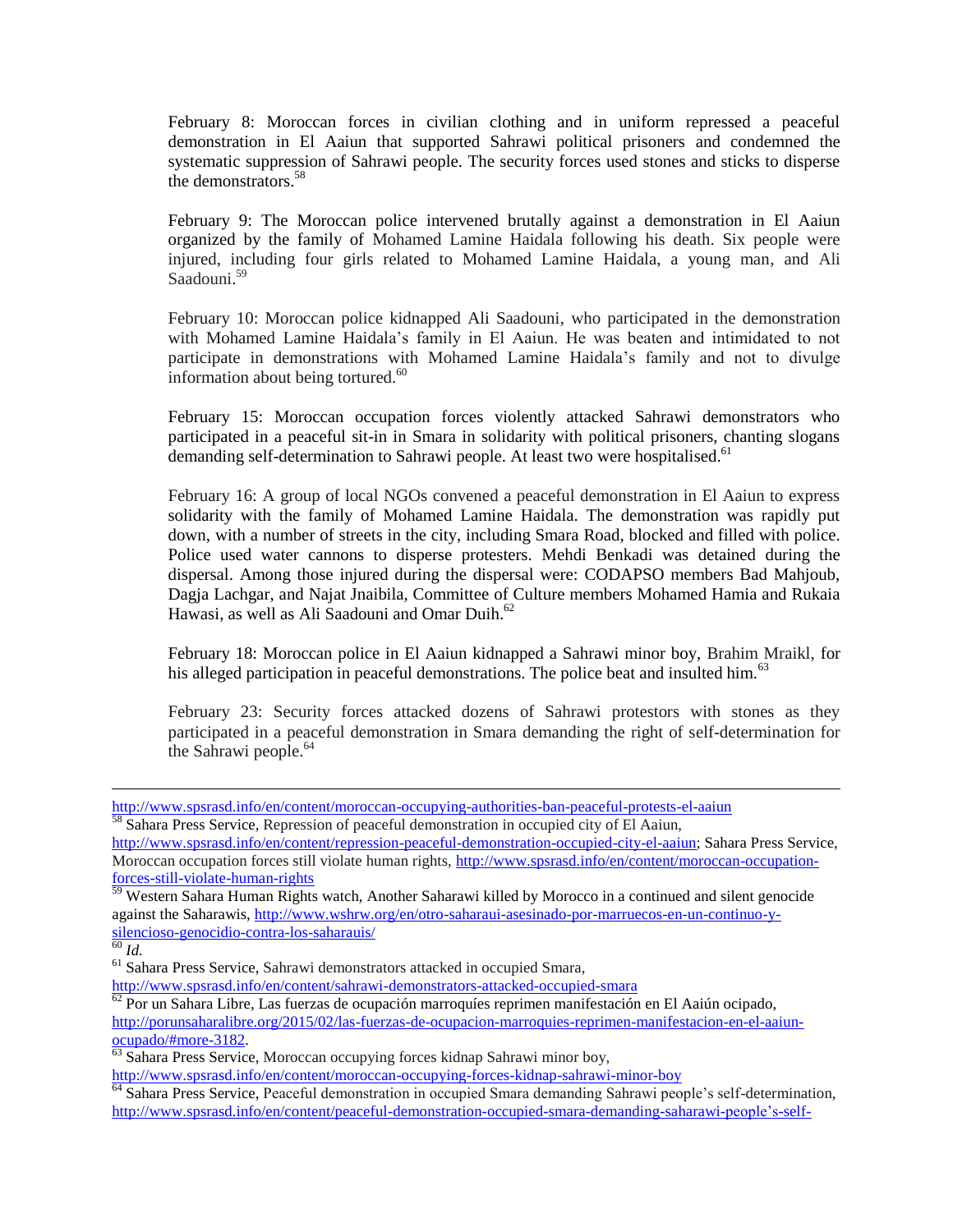March 14: Moroccan occupying forces brutally repressed a peaceful demonstration organized by unemployed Sahrawis in El Aaiun, who demanded their right to work, live in peace, and realize self-determination through a free and fair referendum. The violence left 15 demonstrators injured.<sup>65</sup>

March 18: Moroccan occupying forces repressed a peaceful demonstration in Dajla protesting Moroccan occupation in Western Sahara. The protesters chanted slogans calling for the right to self-determination for the Sahrawi people and protested the Moroccan autonomy plan. The forces also arrested 2 Sahrawi demonstrators, Sidi Ould Amar and Al-Wali Ould Sidi Salem.<sup>66</sup>

March 20: Moroccan security forces maintained a strong presence in Dajla ahead of any potential demonstration by Sahrawi people demanding the right to freedom, independence and for the Moroccan forces to withdraw from Western Sahara.<sup>67</sup>

April 14: Following a forceful repression of a demonstration calling for an independent UN human rights monitoring mechanism in Western Sahara, the Moroccan police attacked the home of human rights defender Aminatou Haidar.<sup>68</sup> Ms. Haidar was hosting United Nations representatives from the Office of the High Commissioner for Human Rights at her home to discuss human rights abuses in Western Sahara when the meeting came under attack by state authorities. Apart from staff members of Office of the High Commissioner for Human rights, there were members of CODESA and lawyers, Mr Al-Habib Al-Jazeera, Mr Mohamed Abu-Khaled and Mr Mohamed Fadel Al-Laili at her home.<sup>69</sup> Moroccan police and auxiliary forces reportedly threw rocks and other items at Ms. Haidar's home, causing significant damage. According to eyewitness reports, one of Ms. Haidar's companions was struck and injured when a rock smashed through Ms. Haidar's window. Ms. Haidar, her CODESA colleagues, and the UN delegation were trapped inside during the siege, which lasted for over two hours. A UN vehicle and a car belonging to a CODESA member were also reportedly damaged by Moroccan police. The attack appears to have occurred in relation to the forceful suppression of a peaceful protest in Ms. Haidar's neighborhood. After being attacked by Moroccan authorities, some protesters fled to Ms. Haidar's building and were pursued by police and auxiliary forces. When those who took refuge in Ms. Haidar's home left in the company of the UN representatives, they were filmed by plain-clothed Moroccan police. Police reportedly continued to attack the homes of Sahrawi residents throughout the evening. Members of Ms. Haidar's family who were not home during the

 $\overline{a}$ 

[http://rfkcenter.org/home-of-robert-f-kennedy-human-rights-award-laureate-aminatou-haidar-is-attacked-](http://rfkcenter.org/home-of-robert-f-kennedy-human-rights-award-laureate-aminatou-haidar-is-attacked-disturbing-reports-of-police-brutality-against-peaceful-protesters-in-western-sahara-2)

[disturbing-reports-of-police-brutality-against-peaceful-protesters-in-western-sahara-2;](http://rfkcenter.org/home-of-robert-f-kennedy-human-rights-award-laureate-aminatou-haidar-is-attacked-disturbing-reports-of-police-brutality-against-peaceful-protesters-in-western-sahara-2) Front Line Defenders,

Western Sahara – Home of human rights defender Aminatou Haidar attacked,

<https://www.frontlinedefenders.org/node/28580>

[determination](http://www.spsrasd.info/en/content/peaceful-demonstration-occupied-smara-demanding-saharawi-people)

 $\overline{65}$  Sahara Press Service, Moroccan occupation forces repress peaceful demonstration of unemployed Sahrawis, [http://www.spsrasd.info/en/content/moroccan-occupation-forces-repress-peaceful-demonstration-unemployed](http://www.spsrasd.info/en/content/moroccan-occupation-forces-repress-peaceful-demonstration-unemployed-sahrawis)[sahrawis](http://www.spsrasd.info/en/content/moroccan-occupation-forces-repress-peaceful-demonstration-unemployed-sahrawis)

<sup>&</sup>lt;sup>66</sup> Sahara Press Service, Moroccan occupying forces crack down on peaceful vigil in occupied Dajla,

<http://www.spsrasd.info/en/content/moroccan-occupying-forces-crack-down-peaceful-vigil-occupied-dajla>  $\frac{67}{67}$  Sahara Press Service, Moroccan forces impose tight security siege on occupied Dajla,

<http://www.spsrasd.info/en/content/moroccan-forces-impose-tight-security-siege-occupied-dajla>

<sup>68</sup> Robert F. Kennedy Human Rights, Home of Robert F. Kennedy Human Rights Award Laureate Aminatou Haidar [is attacked; disturbing reports of police brutality against peaceful protesters in Western Sahara,](http://rfkcenter.org/home-of-robert-f-kennedy-human-rights-award-laureate-aminatou-haidar-is-attacked-disturbing-reports-of-police-brutality-against-peaceful-protesters-in-western-sahara-2?lang=en)

 $69$  Front Line Defenders, Western Sahara – Home of human rights defender Aminatou Haidar attacked, [https://www.frontlinedefenders.org/node/28580;](https://www.frontlinedefenders.org/node/28580) allAfrica, Morocco: Western Sahara - Home of Human Rights Defender Aminatou Haidar Attacked, <http://allafrica.com/stories/201504270818.html>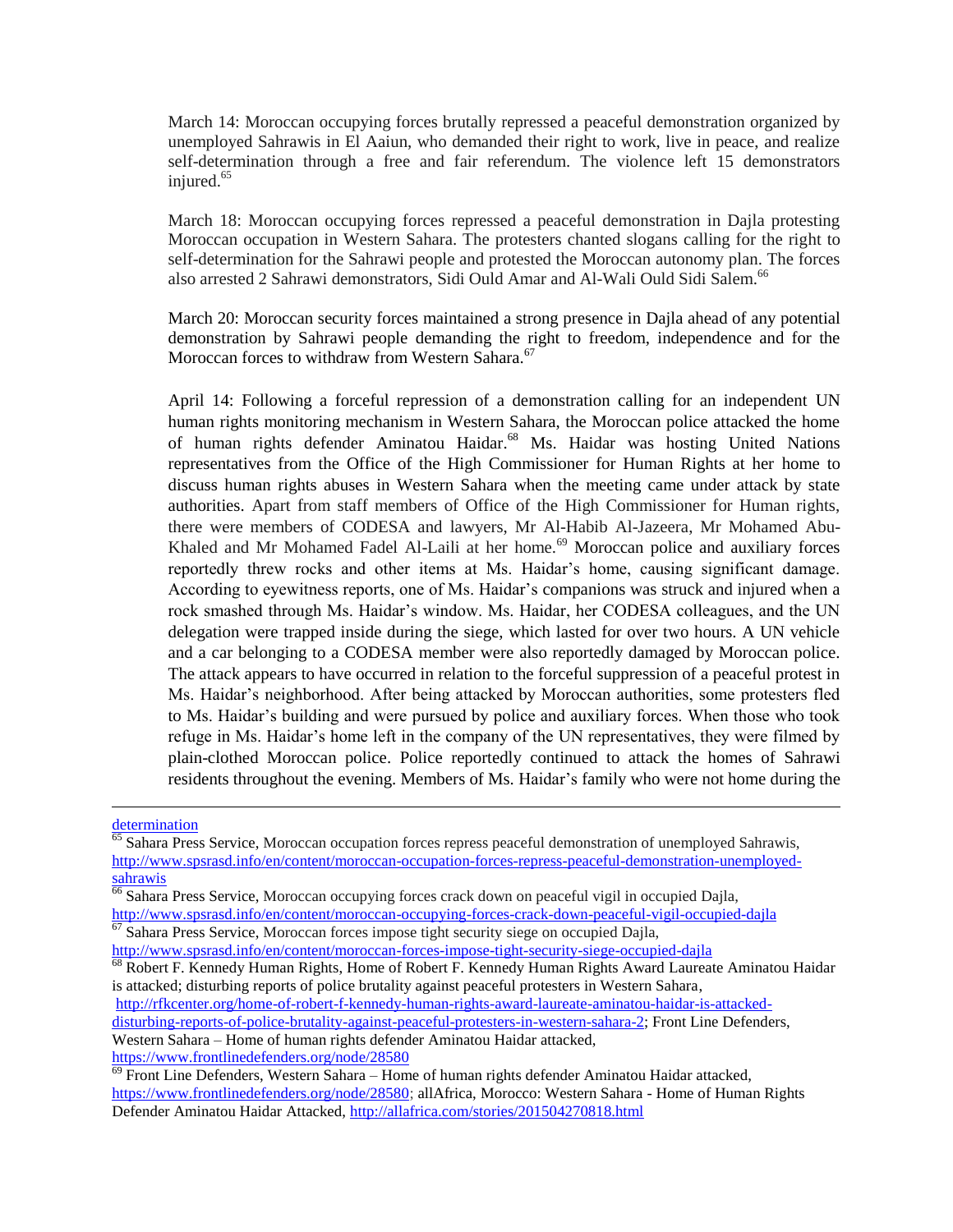initial attack were unable to return home until the following morning due to safety concerns. By the time the violence had subsided, dozens of protesters had reported injuries.<sup>70</sup>

April 15: Moroccan occupying forces violently intervened in a demonstration of Sahrawi people in El Aaiun calling for the establishment of UN mechanism to observe and protect human rights in Western Sahara. The violence left at least 40 people injured. Among those injured were: Ahmed Al-Hamya, Toubali Abdelhay, Ghali Bouhalla, Aziz Haidan, Said Waaban, Taghi Al-Machdoufi, Ahmed Ahaimad, Mahmud Lahwaidi, Abba Cheikh Bahaha, Mohamed Salem Bani, Al-Wali Ahl Abba, Fatimatu Dahwar, Najat Ajnaibila, Mariam Al-Bourhimi, Bachri Bataleb, Zainabu Ludiki, Abaiha Haddi, Salman Brya, Agzahra Lagraid, Leila Lilli, Um Asid Haddad, Musa Lansari, Kabarra Babit, Fala Chtuki, Tumana Dida, Bnaijara Salmbuha, Mahfuda Lefgir, Lkentawiya Babit, Aicha Babit, Dahba Sidamu, Ragia Hawasi, Ngia Mohamed Lamin, Sid Brahim, Izzana Amaidan, Maluma Abdallahi, Sukeina Saadi, Sweilma Larusi, Salima Limam, Al-Khalil Al-Ballawi, Teslem Daoudi, Salha Boutengiza, Al-Koria Daf, Al-Mahjub Al-Bad and Um Fadli Jawda. $^{71}$ 

April 16: Moroccan security forces repressed a peaceful demonstration in El Aaiun organized by unemployed Sahrawis, following the visit of staff from the Office of UN High Commissioner for Human Rights to Western Sahara. They called on the international community to pressure Morocco to respect the human rights of Sahrawi people, including the right of human dignity and employment. $^{72}$ 

April 17: Moroccan police brutally attacked several Sahrawi protestors who were engaged in a peaceful demonstration in Smara, demanding self-determination and independence for the Sahrawi people, and expressing solidarity with the Sahrawi political prisoners. Hamadi Nasiri, a human rights activist and former political prisoner, was seriously injured in the attack.<sup>73</sup>

April 22: Moroccan occupying authorities arrested the human rights activist Hamadi Nasiri, who was returning home after surgery. He had been severely injured when security forces cracked down on a peaceful protest in Smara on April 17 calling for the right to self-determination of Sahrawi people.<sup>74</sup>

April 30: Moroccan occupying forces violently attacked two Sahrawi human rights activists, Fatma Bouasriya and Hamma Mbarek, while they held a peaceful sit-in in Al-Kayz.<sup>7</sup>

 $^{70}$  Robert F. Kennedy Human Rights, Home of Robert F. Kennedy Human Rights Award Laureate Aminatou Haidar [is attacked; disturbing reports of police brutality against peaceful protesters in Western Sahara,](http://rfkcenter.org/home-of-robert-f-kennedy-human-rights-award-laureate-aminatou-haidar-is-attacked-disturbing-reports-of-police-brutality-against-peaceful-protesters-in-western-sahara-2?lang=en)

[http://rfkcenter.org/home-of-robert-f-kennedy-human-rights-award-laureate-aminatou-haidar-is-attacked](http://rfkcenter.org/home-of-robert-f-kennedy-human-rights-award-laureate-aminatou-haidar-is-attacked-disturbing-reports-of-police-brutality-against-peaceful-protesters-in-western-sahara-2)[disturbing-reports-of-police-brutality-against-peaceful-protesters-in-western-sahara-2](http://rfkcenter.org/home-of-robert-f-kennedy-human-rights-award-laureate-aminatou-haidar-is-attacked-disturbing-reports-of-police-brutality-against-peaceful-protesters-in-western-sahara-2)

<sup>&</sup>lt;sup>71</sup> Sahara Press Service, At least 40 people injured in Moroccan violent crackdown on Sahrawi demonstrators, [http://www.spsrasd.info/en/content/least-40-people-injured-moroccan-violent-crackdown-Sahrawi-demonstrators](http://www.spsrasd.info/en/content/least-40-people-injured-moroccan-violent-crackdown-saharawi-demonstrators)

 $72$  Sahara Press Service, Moroccan occupation forces repress peaceful demonstration of unemployed Sahrawis, [http://www.spsrasd.info/en/content/moroccan-occupation-forces-repress-peaceful-demonstration-unemployed-](http://www.spsrasd.info/en/content/moroccan-occupation-forces-repress-peaceful-demonstration-unemployed-saharawis)[Sahrawis](http://www.spsrasd.info/en/content/moroccan-occupation-forces-repress-peaceful-demonstration-unemployed-saharawis)

 $73$  Sahara Press Service, Brutal attack leaves several causalities in Smara occupied city, <http://www.spsrasd.info/en/content/brutal-attack-leaves-several-causalities-smara-occupied-city>

 $\frac{74}{74}$  Sahara Press Service, Moroccan occupying authorities arrest Sahrawi activist Ahmed Nasiri, [http://www.spsrasd.info/en/content/moroccan-occupying-authorities-arrest-Sahrawi-activist-ahmed-nasiri](http://www.spsrasd.info/en/content/moroccan-occupying-authorities-arrest-saharawi-activist-ahmed-nasiri)

<sup>&</sup>lt;sup>75</sup> Sahara Press Service, Moroccan forces intervene violently against Sahrawi citizens in occupied Smara, [http://www.spsrasd.info/en/content/moroccan-forces-intervene-violently-against-Sahrawi-citizens-occupied-smara](http://www.spsrasd.info/en/content/moroccan-forces-intervene-violently-against-saharawi-citizens-occupied-smara)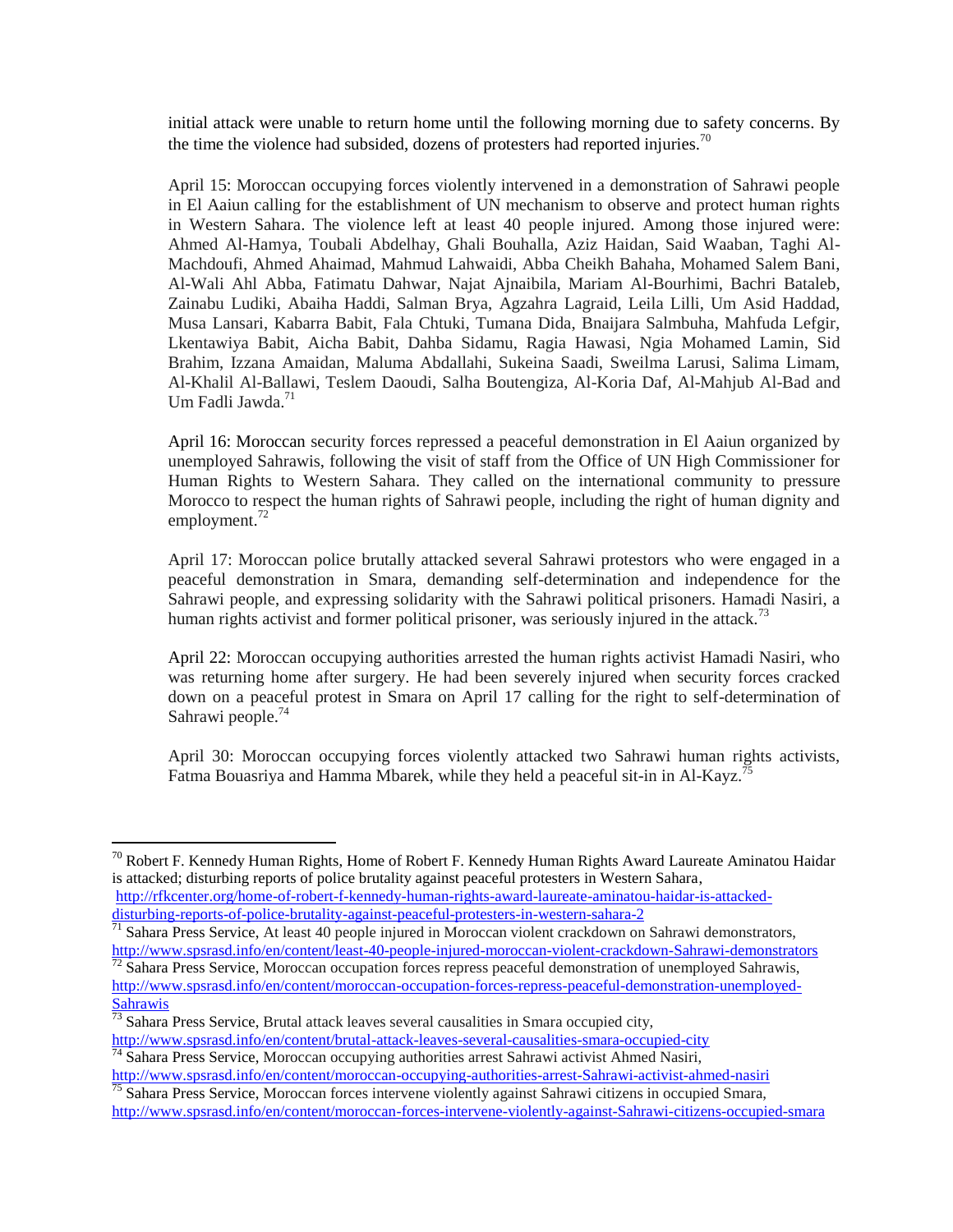May 3: Moroccan occupation forces brutally intervened in a peaceful demonstration in El Aaiun organized by a group of unemployed Sahrawi graduates who chanted slogans demanding their rights to employment guaranteed under international law. This demonstration was organized on the occasion of the World Day of Workers.<sup>76</sup>

May 5: Moroccan security forces intervened in demonstrations in El Aaiun by Sahrawi people protesting the UN Security Council Resolution on Western Sahara and demanding an immediate end to Moroccan occupation of the territory. The protesters also called for the right of the Sahrawi people to freedom, self-determination and release of Sahrawi political prisoners.<sup>7</sup>

June 6: Saleh Lbasir was abducted and persecuted by Moroccan forces for participating in peaceful demonstrations in Smara demanding human rights and the right to self-determination of the Sahrawi people.<sup>78</sup>

June 14: Moroccan authorities assaulted Mohammed Jemei in El Aaiun for participating in a peaceful demonstration in support of Tekbar Hadi's hunger strike in Las Palmas, Spain, demanding inquiry into the death of her son Mohamed Lamine Haidala at the hands of Moroccan authorities.<sup>79</sup>

#### Landmine Blasts

 $\overline{a}$ 

While not a signatory to the Anti-Personnel Mine Ban Convention, Morocco has a responsibility to protect its citizens and ensure their security regardless; the country's failure to take proactive measures to remove landmines from the Western Sahara has resulted in a number of serious injuries and casualties, most of which can be easily avoided. While conservative estimates suggest that 100,000 landmines have been left unattended in the Western Sahara, other estimates suggest that there may be as many as 7 million landmines.<sup>80</sup> According to the UN Security Council, as of March 2015, there were 57 cluster strike areas and 41 minefields to be addressed, most of which are located in areas where civilian activities have increased recently.<sup>81</sup>

January 28: One person was killed and three others were injured in a landmine explosion in Smara, a Sahrawi occupied city.<sup>82</sup>

February 3: Ahmed Dailul and Badi Sidahmed were injured in a Blu-63 cluster bomb blast in Mijek, Western Sahara.<sup>83</sup>

<sup>&</sup>lt;sup>76</sup> Sahara Press Service, Peaceful demonstration of unemployed Sahrawis repressed in occupied El Aaiun, [http://www.spsrasd.info/en/content/peaceful-demonstration-unemployed-Sahrawis-repressed-occupied-el-aaiun](http://www.spsrasd.info/en/content/peaceful-demonstration-unemployed-saharawis-repressed-occupied-el-aaiun)

<sup>&</sup>lt;sup>77</sup> Sahara Press Service, Demonstrations in occupied Western Sahara in protest of recent UN resolution, <http://www.spsrasd.info/en/content/demonstrations-occupied-western-sahara-protest-recent-un-resolution>

<sup>78</sup> Sahara Press Service, Saharawi Jurists Union condemns Saleh Lbasir arrest,

[http://www.spsrasd.info/en/content/saharawi-jurists-union-condemns-salehlbasir-arrest;](http://www.spsrasd.info/en/content/saharawi-jurists-union-condemns-salehlbasir-arrest) Sahara Press Service, President of Republic calls UN to intervene for release of Salah Lebsir,

<http://www.spsrasd.info/en/content/president-republic-calls-un-intervene-release-salah-lebsir>

<sup>&</sup>lt;sup>79</sup> Sahara Press Service, Sahrawi citizen assaulted by Moroccan forces in occupied city of El Aaiun, <http://www.spsrasd.info/en/content/sahrawi-citizen-assaulted-moroccan-forces-occupied-city-el-aaiun>

<sup>80</sup> REMMSO, Red de estudios sobre efectos de minas terrestres y muros en el Sahara occidental, Land mines and wall in Western Sahara,<http://www.remmso.org/english/>

<sup>&</sup>lt;sup>81</sup> UN Security Council, Report of the Secretary-General on the situation concerning Western Sahara, April10, 2015, [http://www.un.org/en/ga/search/view\\_doc.asp?symbol=S/2015/246](http://www.un.org/en/ga/search/view_doc.asp?symbol=S/2015/246)

 $82$  Sahara Press Service, Landmine blast in Mijek leaves 1 dead and 3 injured, <http://www.spsrasd.info/en/content/landmine-blast-mijek-leaves-1-dead-and-3-injured>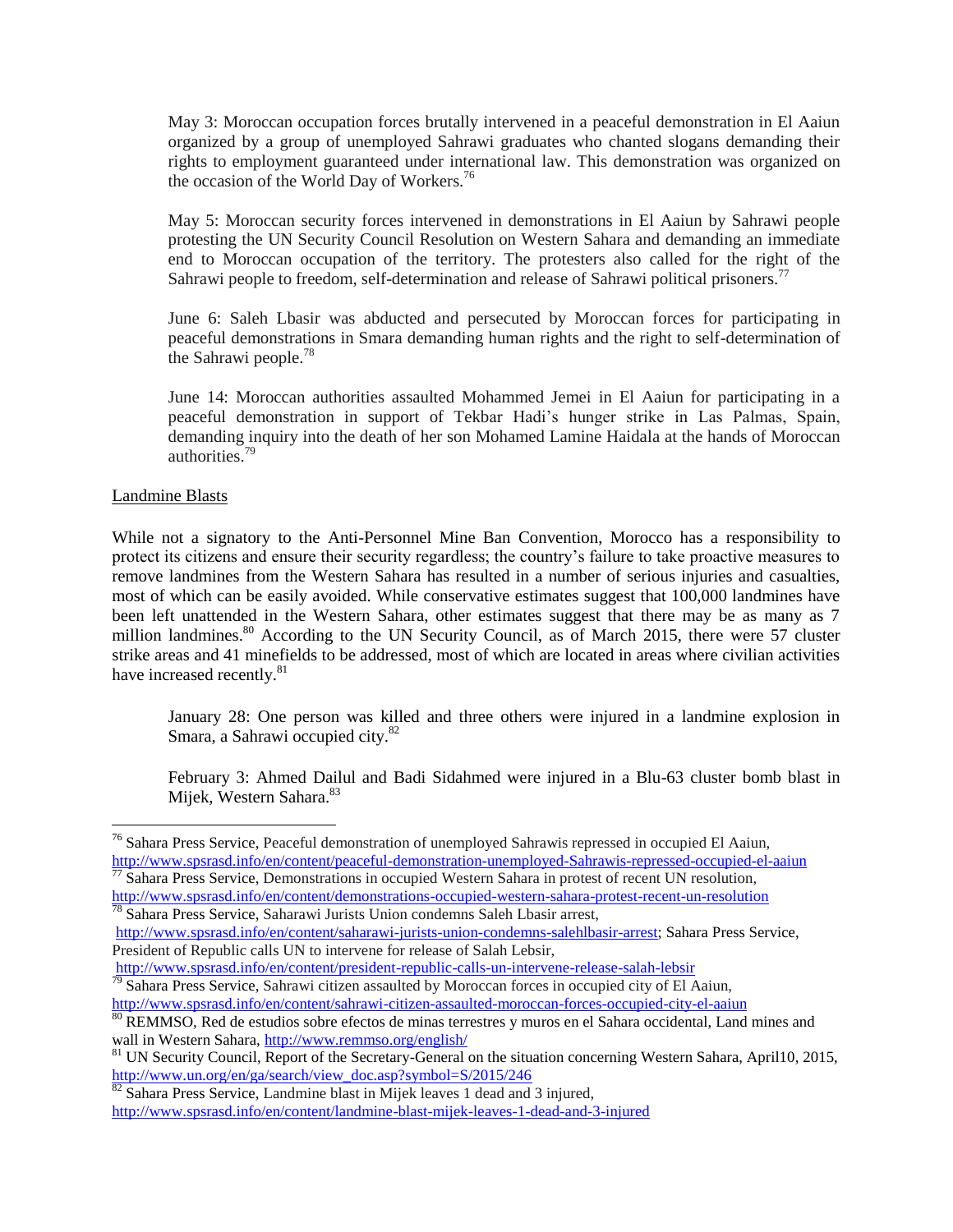March 23: Amhamad Sidi Musa, a shepherd, was killed in a Blu-63 cluster bomb blast in Zazayat, Western Sahara.<sup>84</sup>

May 1: In Skaikima, a Saharawi citizen, Amheiyiba Mohamed Saleh, was killed when the car her family was traveling in struck a landmine. Her husband, Ali Hussein and two children, Sahel Ali and Làl-la Ali, were injured in the blast.<sup>85</sup>

#### Other human rights violations

 $\overline{a}$ 

In addition to the aforementioned human rights violations, the Moroccan state, including the police and security forces, enjoy largely unchecked authority and thus, are often not held accountable for violations committed against Sahrawi citizens.

January 28: The El Aaiun house of Fatimetu Chahid, the President of the Observatory of Sahrawi Women and Children, was attacked by Moroccan police while Ms. Chahid was hosting a group of Spanish female human rights defenders.<sup>86</sup>

April 1: Moroccan occupying authorities prevented for the second time Sahrawi citizen Mahfuda Lefgir, a mother of two children, from receiving social aid. This is part of a policy against Sahrawi citizens in harassing and cutting their salaries on the basis of their political views.<sup>87</sup> Ms. Lefgir was one of the people injured during a crackdown on protesters on April 15, in El Aaiun.<sup>88</sup>

<sup>84</sup> Sahara Press Service, Landmine blast in Zazayat kills Sahrawi civilian,

<http://www.spsrasd.info/en/content/landmine-blast-zazayat-kills-sahrawi-civilian> <sup>85</sup>Adala UK Human Rights for Western Sahara, One dead and several injured in landmine explosion, <http://adalauk.org/2015/05/02/one-dead-and-several-injured-in-landmine-explosion/>

<http://www.spsrasd.info/en/content/moroccan-occupying-authorities-confiscate-saharawis%E2%80%99-rights> 88 Sahara Press Service, At least 40 people injured in Moroccan violent crackdown on Sahrawi demonstrators,

<sup>&</sup>lt;sup>83</sup> Sahara Press Service, Two people injured in cluster bomb blast in Mijek, [http://www.spsrasd.info/en/content/two](http://www.spsrasd.info/en/content/two-people-injured-cluster-bomb-blast-mijek)[people-injured-cluster-bomb-blast-mijek](http://www.spsrasd.info/en/content/two-people-injured-cluster-bomb-blast-mijek)

<sup>&</sup>lt;sup>86</sup> Por un Sahara Libre, Las fuerzas de ocupación marroquíes acosan a los activistas saharauis Fatimetu Chahid y Moh. Fadel Mamin, [http://porunsaharalibre.org/2015/01/las-fuerzas-de-ocupacion-marroquies-acosan-a-los](http://porunsaharalibre.org/2015/01/las-fuerzas-de-ocupacion-marroquies-acosan-a-los-activistas-saharauis-fatimetu-chahid-y-moh-fadel-mamin/)[activistas-saharauis-fatimetu-chahid-y-moh-fadel-mamin/](http://porunsaharalibre.org/2015/01/las-fuerzas-de-ocupacion-marroquies-acosan-a-los-activistas-saharauis-fatimetu-chahid-y-moh-fadel-mamin/)

<sup>&</sup>lt;sup>87</sup> Sahara Press Service, Moroccan occupying authorities confiscate Sahrawis' rights,

[http://www.spsrasd.info/en/content/least-40-people-injured-moroccan-violent-crackdown-Sahrawi-demonstrators](http://www.spsrasd.info/en/content/least-40-people-injured-moroccan-violent-crackdown-saharawi-demonstrators)